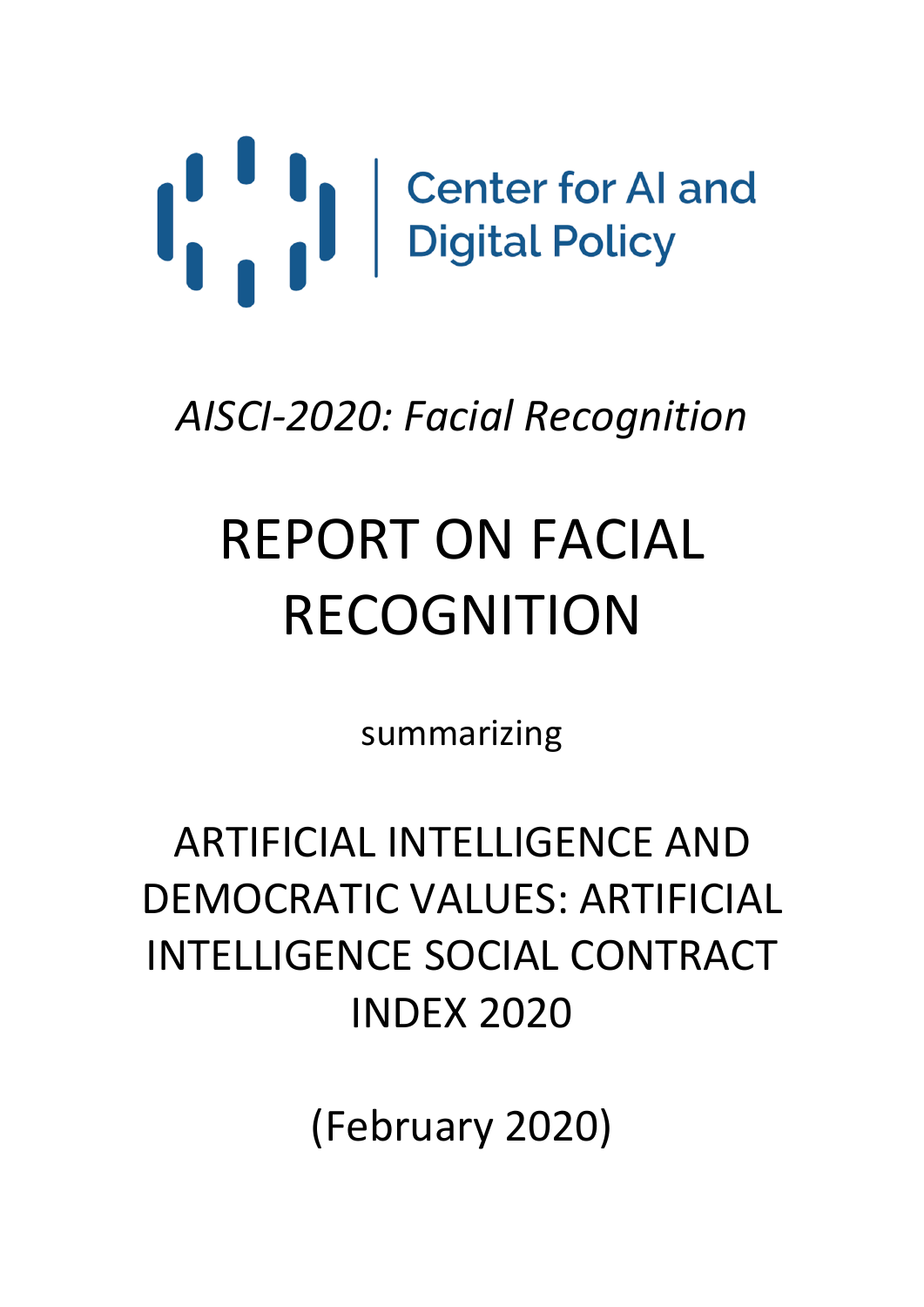### **Table of Contents**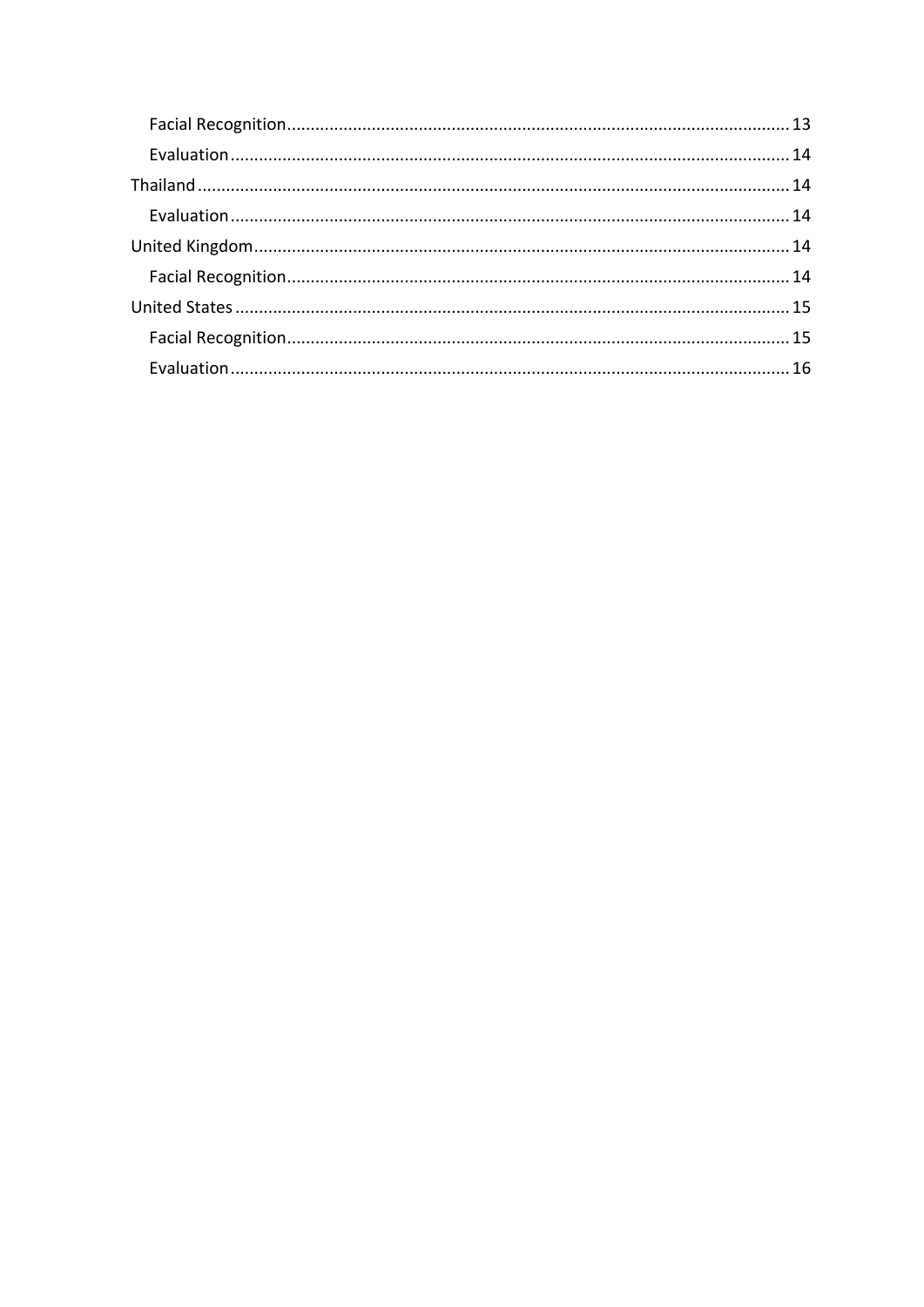[NOTE – This CAIDP Special Report on Facial Recognition excerpts key references to facial recognition contained in the 2020 report *Artificial Intelligence and Democratic Values / The AI Social Contract Index 2020*, prepared by the Center for AI and Digital Policy. This summary and other related materials will be found at https://caidp.dukakis.org/aisci-2020/]

\_\_\_\_\_\_\_\_\_

#### FOREWORD – Gov. Michael Dukakis

*"We must recognize that the choices about AI carry real consequences for the rights and freedoms of citizens. We already see how authoritarian governments can use AI techniques to monitor social protest through facial recognition and analysis of communications and travel records. And once these systems are established, they will be difficult to dismantle. World leaders will need to speak clearly about the need to protect democratic values even as they promote this new technology."1*

\_\_\_\_\_\_\_\_\_

#### Findings

**Facial Surveillance as an AI "Red Line."** Few AI applications are more controversial than the use of AI for surveillance in public spaces. The use of facial recognition on a general population has raised widespread controversy with many NGOs stating it should be prohibited. Other controversial AI applications include the scoring of citizens, criminal sentencing, administrative service decisions, and hiring assessments.<sup>2</sup>

#### Recommendations

- 1. Countries must establish national policies for AI that implement democratic values
- 2. Countries must ensure public participation in AI policymaking and also create robust mechanisms for independent oversight of AI systems
- 3. Countries must guarantee fairness, accountability, and transparency in all AI systems
- **4. Countries must commit to these principles in the development, procurement, and implementation of AI systems for public services**
- **5. Countries must halt the use of facial recognition for mass surveillance3**

#### The Global AI Policy Landscape

Following the U.S. election in November 2020, the European Commission developed a new framework for transatlantic relations. On December 2, 2020, the European Commission proposed a New EU-US Agenda for Global Change. The New Agenda covers a wide range of topics, but it is notable that the Commission states, "we need to start acting together on AI based on our shared belief in a human- centric approach and dealing with issues such as facial

<sup>1</sup> Center for AI and Digital Policy, Artificial Intelligence and Democratic Values: The AI Social Contract Index 2020, iii, December 2020, https://caidp.dukakis.org/aisci-2020/

<sup>2</sup> Center for AI and Digital Policy, Artificial Intelligence and Democratic Values: The AI Social Contract Index 2020, p. 2, December 2020, https://caidp.dukakis.org/aisci-2020/

<sup>3</sup> Center for AI and Digital Policy, Artificial Intelligence and Democratic Values: The AI Social Contract Index 2020, p. 4, December 2020, https://caidp.dukakis.org/aisci-2020/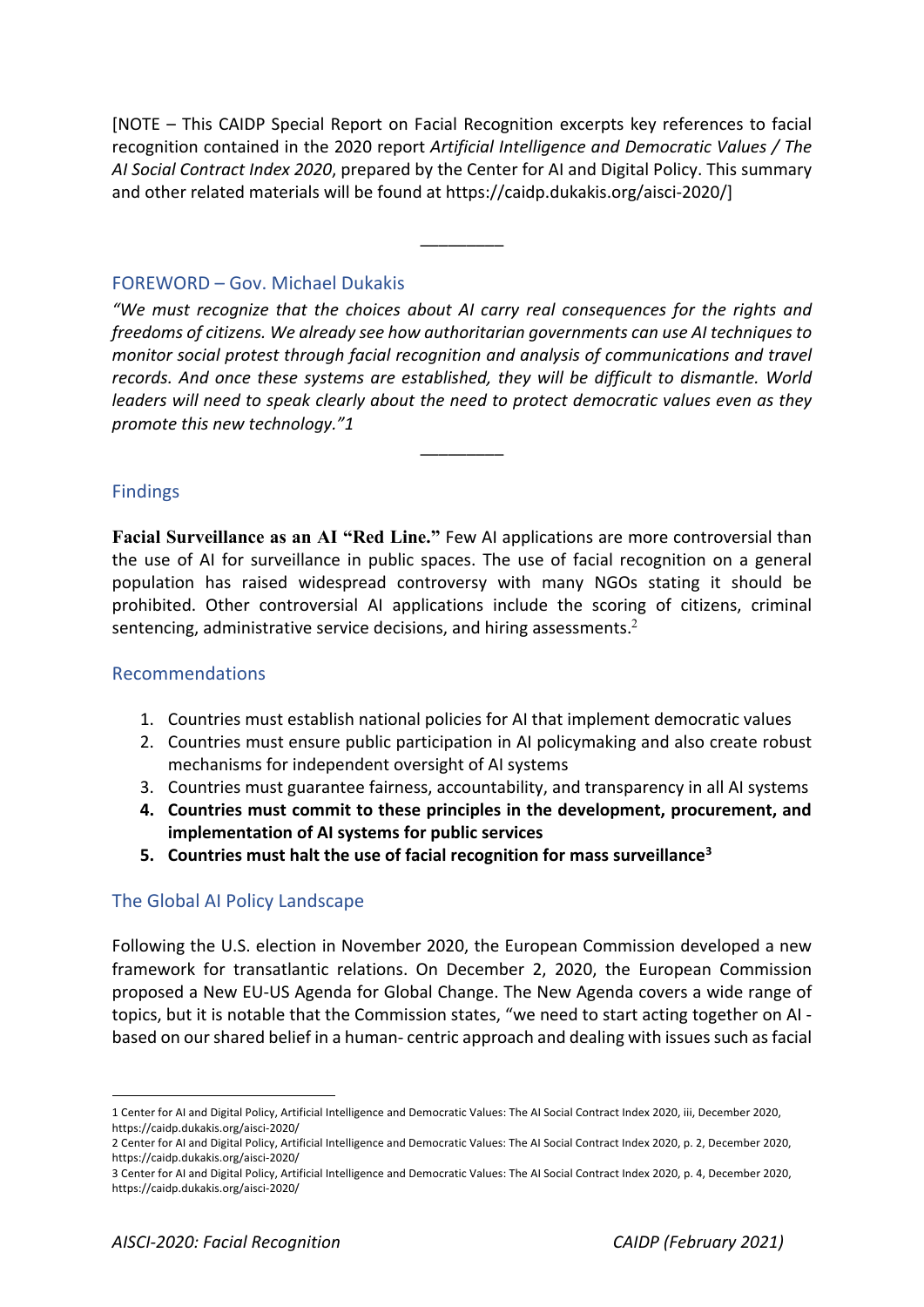recognition. In this spirit, the EU will propose to start work on a **Transatlantic AI Agreement**  to set a blueprint for regional and global standards aligned with our values."45

The influential LIBE Committee has also highlighted concerns about AI and fundamental rights and AI in criminal justice.<sup>6</sup> In February 2020, the Committee held a hearing on Artificial Intelligence and Criminal Law, and examined the benefits and risks of AI, predictive policing, facial recognition, as well as the ethical and fundamental rights implications. LIBE worked in association with the United Nations Interregional Crime and Justice Research Institute (UNICRI), the European Union Agency for Fundamental Rights (FRA), and the Council of Europe (COE). In November 2020, LIBE issued an opinion concerning on AI and the application of international law.<sup>78</sup>

In a June 2020 letter to several members of the European Parliament about facial recognition and the company ClearView AI, EDPB Chair Jelinek stated "Facial recognition technology may undermine the right to respect for private life and the protection of personal data . . .It may also affect individuals' reasonable expectation of anonymity in public spaces. Such technology also raises wider issues from an ethical and societal point of view." But Jelinek failed to state whether the use of facial recognition in public spaces was permissible under the GDRP.<sup>910</sup>

The European Data Protection Supervisor also expressed support for a moratorium on facial recognition in public space, "so that an informed and democratic debate can take place and until the moment when the EU and Member States have all the appropriate safeguards." $^{11}$ 

In 2020, the Global Privacy Assembly also adopted a Resolution on Facial Recognition Technology.<sup>12</sup> The GPA Resolution reiterated several key principles for data protection, such as fairness and transparency, but stopped short of endorsing a formal ban which had been urged by many human rights advocates at the 2019 conference in Tirana. More than 100 organizations and 1,200 experts recommended that "countries suspend the further deployment of facial recognition technology for mass surveillance" and "establish the legal rules, technical standards, and ethical guidelines necessary to safeguard fundamental rights and comply with legal obligations before further deployment of this technology occurs." The Assembly said it would consider the "circumstances when facial recognition technology poses

<sup>4</sup> European Commission and High Representative of the Union for Foreign Affairs and Security Policy, Joint Communication to the European Parliament, the European Council and the Council: A New EU-US Agenda for Global Change (Dec. 2, 2020) (emphasis in the original), https://ec.europa.eu/info/sites/info/files/joint-communication- eu-us-agenda\_en.pdf

<sup>5</sup> Center for AI and Digital Policy, Artificial Intelligence and Democratic Values: The AI Social Contract Index 2020, p. 9, December 2020, https://caidp.dukakis.org/aisci-2020/

<sup>6</sup> CAIDP Update 1.8 LIBE Committee of EU Parliament Examines AI Practices, Data Protection, (Sept. 9, 2020), https://dukakis.org/centerfor-ai-and-digital-policy/caidp- update-libe-committee-of-eu-parliament-examines-ai-practices-data-protection/

<sup>7</sup> European Parliament, Committee on Civil Liberties, Justice and Home Affairs, on artificial intelligence: questions of interpretation and application of international law in so far as the EU is affected in the areas of civil and military uses and of state authority outside the scope of criminal justice (2020/2013 (INI)), (Nov. 23, 2020), https://www.europarl.europa.eu/doceo/document/LIBE-AD-652639\_EN.pdf 8 Center for AI and Digital Policy, Artificial Intelligence and Democratic Values: The AI Social Contract Index 2020, p. 10, December 2020, https://caidp.dukakis.org/aisci-2020/

<sup>9</sup> EDPB Letter Members of the European Parliament (OUT2020-0052) (June 10, 2020),

https://edpb.europa.eu/sites/edpb/files/files/file1/edpb\_letter\_out\_2020- 0052\_facialrecognition.pdf

<sup>10</sup> Center for AI and Digital Policy, Artificial Intelligence and Democratic Values: The AI Social Contract Index 2020, p. 14, December 2020, https://caidp.dukakis.org/aisci-2020/

<sup>11</sup> Center for AI and Digital Policy, Artificial Intelligence and Democratic Values: The AI Social Contract Index 2020, p. 14, December 2020, https://caidp.dukakis.org/aisci-2020/

<sup>12</sup> Global Privacy Assembly, *Adopted Resolution on Facial Recognition Technology* (Oct. 2020), https://globalprivacyassembly.org/wpcontent/uploads/2020/10/FINAL-GPA- Resolution-on-Facial-Recognition-Technology-EN.pdf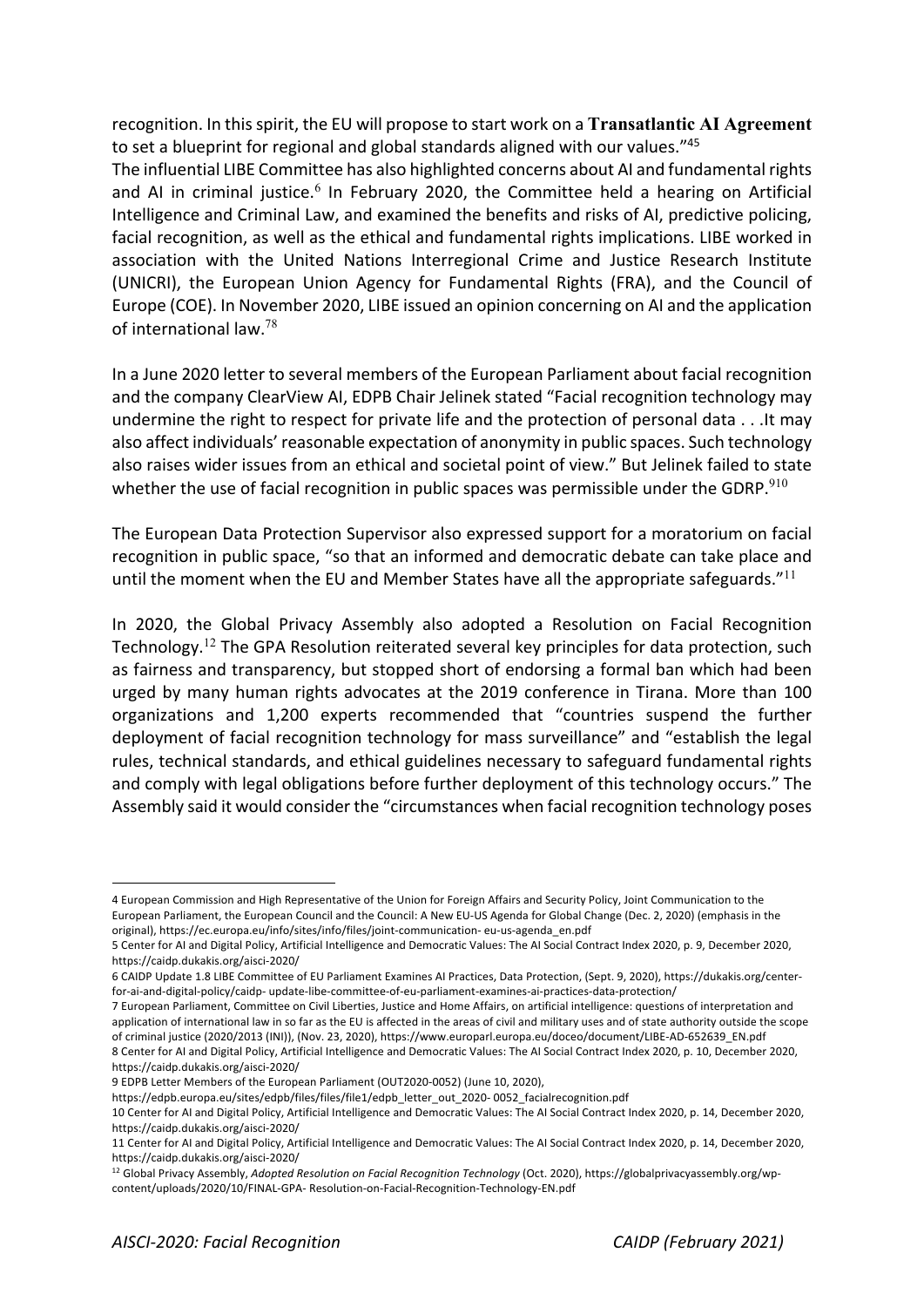the greatest risk to data protection and privacy rights," and develop a set of principles that could be adopted at the next conference. $^{13}$ 

In 2020, in response to growing concerns about the use of facial recognition technologies in public spaces, ACM, an international society of computer scientists and professionals, released a statement addressing the unique issues of biometric data systems and the potential bias and inaccuracies that have significant consequences for violation of human rights.<sup>1415</sup>

In the fall of 2020, more than a dozen NGOs in Europe joined together to ban biometric mass surveillance.<sup>16</sup> The Reclaim Your Face coalition demands "transparency, red lines, and respect for humans," and has specifically objected to the deployment of facial recognition in Belgrade. According to the organizations, "ReclaimYourFace is a European movement that brings people's voices into the discussion around biometric data used to monitor the population. We question why these sensitive data are being used and raise the alarm on the impact on our freedoms in public spaces."<sup>1718</sup>

Fight for the Future, an independent NGO, organized a national campaign in the US to ban facial recognition.<sup>19</sup> Amazon also came under widespread criticism from many US NGOs in 2018 about the company's facial recognition system Rekognition.<sup>20</sup> In June 2020, Amazon agreed to "pause" the police use of its facial recognition software. $^{21}$  IBM and Microsoft also agree to halt the development of facial recognition. According to MIT Technology Review, the decision "mark[s] a major milestone for researchers and civil rights advocates in a long and ongoing fight over face recognition in law enforcement."<sup>2223</sup>

#### Belgium

#### *Facial Recognition*

According to AlgorithmWatch, the Belgian government is using AI for facial recognition at the Brussels Airport, at school registrations, football matches, and for healthcare.<sup>24</sup> A "smart" video surveillance system is also in use to locate criminals, solve theft cases and collect

<sup>13</sup> Center for AI and Digital Policy, Artificial Intelligence and Democratic Values: The AI Social Contract Index 2020, p. 18 & 19, December 2020, https://caidp.dukakis.org/aisci-2020/

<sup>14</sup> ACM, US Technology Policy Committee, *Statement on Principles and Prerequisites for the Development, Evaluation and Use of Unbiased Facial Recognition Technologies* (June 30, 3030), https://www.acm.org/binaries/content/assets/public-policy/ustpc-facial- recognitiontech-statement.pdf

<sup>15</sup> Center for AI and Digital Policy, Artificial Intelligence and Democratic Values: The AI Social Contract Index 2020, p. 27, December 2020, https://caidp.dukakis.org/aisci-2020/

<sup>16</sup> Reclaim Your Face, https://reclaimyourface.eu

<sup>17</sup> Reclaim Your Face, The Movement, https://reclaimyourface.eu/the-movement/

<sup>&</sup>lt;sup>18</sup> Center for AI and Digital Policy, Artificial Intelligence and Democratic Values: The AI Social Contract Index 2020, p. 29, December 2020, https://caidp.dukakis.org/aisci-2020/

<sup>&</sup>lt;sup>19</sup> Fight for the Future, Ban Facial Recognition, https://www.banfacialrecognition.com<br><sup>20</sup> Letter from Nationwide Coalition to Amazon CEO Jeff Bezos Regarding Rekognition (June 18, 2018), ttps://www.aclu.org/letternationwide-coalition-amazon-ceo-jeff-bezos- regarding-rekognition<br><sup>21</sup> Karen Weise and Natasha Singer, *Amazon Pauses Police Use of Its Facial Recognition Software*, New York Times (June 10, 2020),

https://www.nytimes.com/2020/06/10/technology/amazon-facial-recognition- backlash.html

<sup>&</sup>lt;sup>22</sup> Karen Hao, *The two-year fight to stop Amazon from selling face recognition to the police, MIT Technology Review (June 12,* 

<sup>2020),</sup> https://www.technologyreview.com/2020/06/12/1003482/amazon-stopped-selling-police-face-recognition-fight/<br><sup>23</sup> Center for AI and Digital Policy, Artificial Intelligence and Democratic Values: The AI Social Contract https://caidp.dukakis.org/aisci-2020/

<sup>24</sup> AlgorithmWatch, *Automating Society 2020,* (Oct. 2020), https://automatingsociety.algorithmwatch.org/report2020/belgium/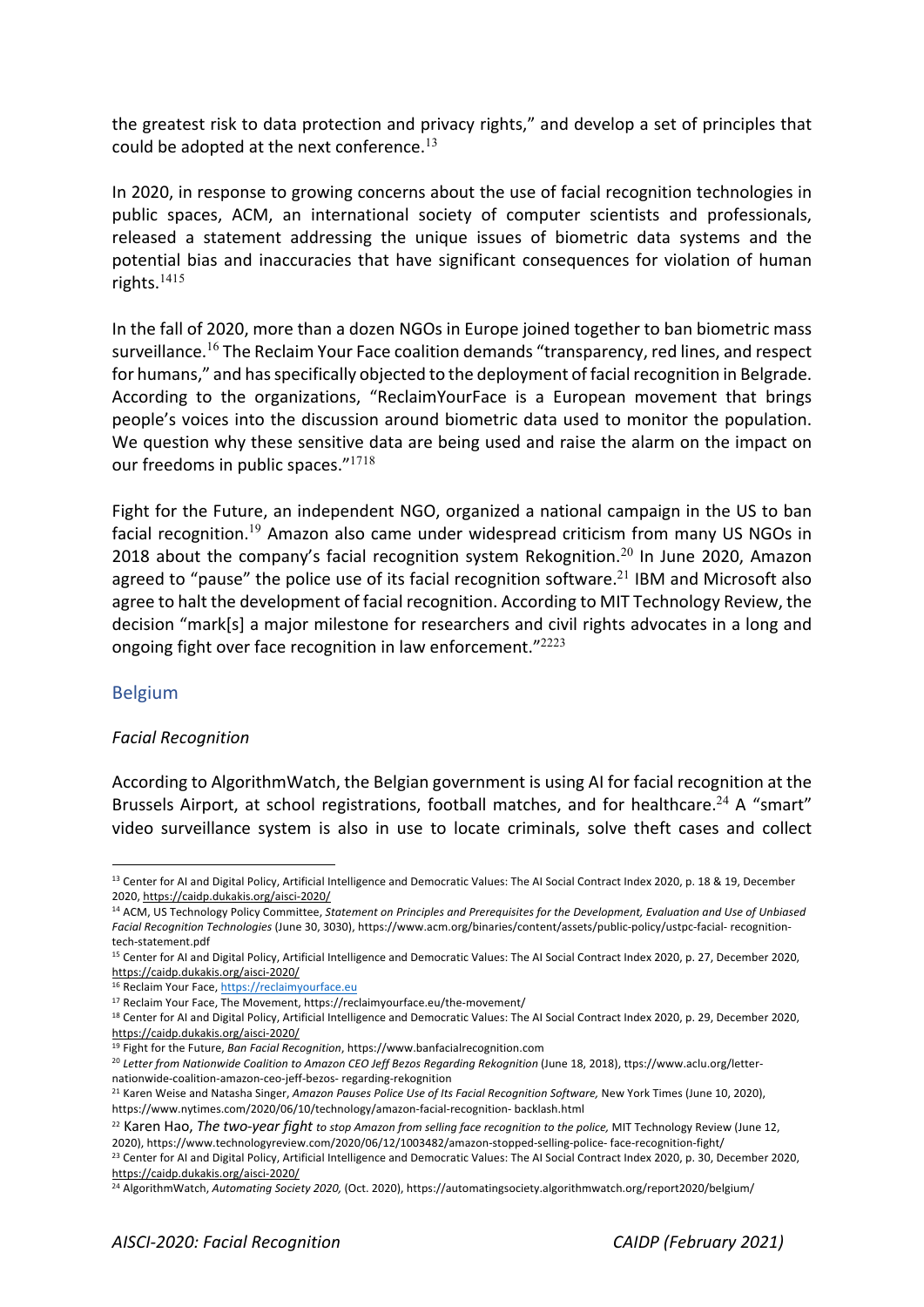statistical information. According to AlgorithmWatch, there is no legal framework governing this activity by police. The Belgian Oversight Body for Police Information (COC) has criticized the use of facial recognition at the Brussels airport, stating that there is "too little information about the implementation and risks of the technology as there was no clear policy or data protection impact assessment conducted to come to a conclusion or offer advice." They are asking for a temporary ban of the pilot project.<sup>2526</sup>

#### Brazil

#### *Facial recognition*

Facial Recognition is implemented by both the public and private sectors in Brazil. According to *Instituto Igarapé*, a Brazilian think tank, there were at least 48 facial recognition applications throughout 16 Federal States between 2011 to 2019.<sup>27</sup> The main use sectors are (i) public security, (ii) border control, (iii) transportation and (iv) education.28

In August 2018, the Brazilian Institute of Consumer Protection (IDEC) filed a public civil action<sup>29</sup> for breach of privacy and consumer legislation against the São Paulo Metro operator, regarding an AI crowd analytics system that claimed to predict the emotion, age, and gender of metro passengers without processing personal data.<sup>30</sup> The operator was ordered to stop collecting data and remove the cameras, but the case moved forward, and a decision is now expected to be made soon.

Another monitoring system with facial recognition to be installed in the São Paulo subway network is being challenged in Court. Early 2020, the operating company was requested to provide clarifications on risk and impact assessment expected with the implementation of the new technology, on how personal data will be processed, on technical databases and security systems issues, and on actions to mitigate the potential risk of a data breach. $31$ 

The Brazilian police has also been using live facial recognition for Carnival with now plans to use the technology in events involving crowds to find wanted criminals. In 2020, police forces rolled out facial recognition in six capitals across the country. When announcing the use of live facial recognition, the São Paulo police said a "situation room" would monitor the images from the cameras, which are then compared with a database managed by a biometrics lab.

<sup>25</sup> COC, Visitatie-Toezichtrapport Executive Summary Publieke Versie, 2020,

https://www.controleorgaan.be/files/DIO19005\_Onderzoek\_LPABRUNAT\_Gezichtsher kenning\_Publiek\_N.PDF

<sup>&</sup>lt;sup>26</sup> Center for AI and Digital Policy, Artificial Intelligence and Democratic Values: The AI Social Contract Index 2020, p. 45, December 2020, https://caidp.dukakis.org/aisci-2020/

<sup>27</sup> Instituto Igarapé, *Facial Recognition in Brazil*, https://igarape.org.br/infografico- reconhecimento-facial-no-brasil/ ("Facial recognition became especially popular in 2019. The year began with the announcement of a PSL delegation to China to acquire the technology.") <sup>28</sup> Thiago Moraes, *Facial Recognition in Brazil*, Wired (Nov. 20, 2019), https://medium.com/@lapinbr/face-recognition-in-brazilf2a23217f5f7

<sup>&</sup>lt;sup>29</sup> Instituto Brasileiro de Defesa do Consumidor (Aug. 30, 2018), https://idec.org.br/sites/default/files/acp\_viaquatro.pdf. <sup>30</sup> AccessNow, *Facial recognition on trial: emotion and gender "detection" under scrutiny in a court case in Brazil (June 29, 2020),* 

https://www.accessnow.org/facial- recognition-on-trial-emotion-and-gender-detection-under-scrutiny-in-a-court-case-in- brazil/ <sup>31</sup> Tozzini Freire, *Facia Recognition is Disputed in Court* (Feb. 14, 2020), https://tozzinifreire.com.br/en/boletins/facial-recognition-isdisputed-in-court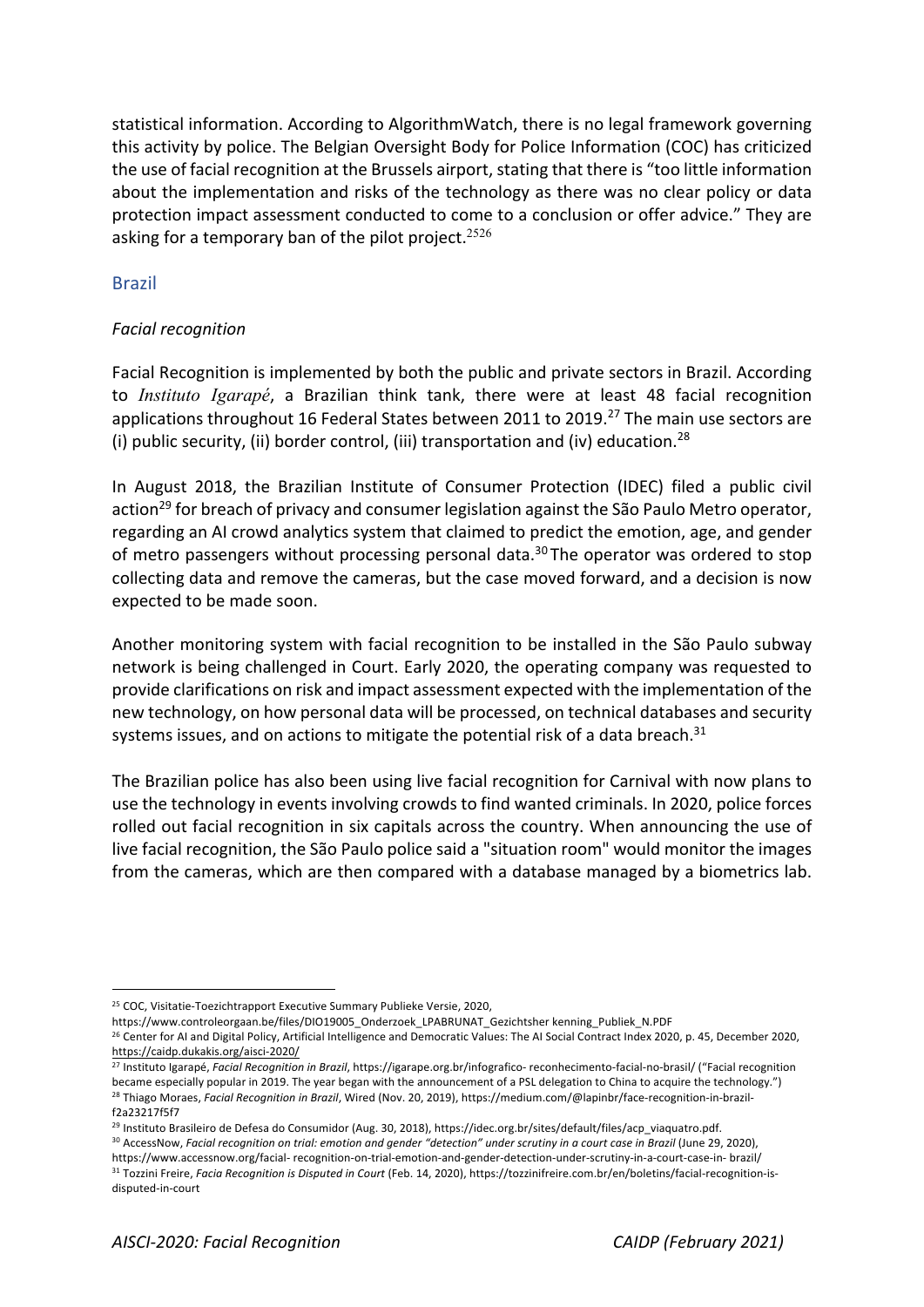According to the police, the aim is to reduce the likelihood of mistakes, such as wrongly arresting people.3233

#### *Evaluation*

Brazil does not yet have a national strategy for AI. Brazil has endorsed the OECD/G20 AI Principles and has promoted public participation in the development of AI policy. Brazil has established a comprehensive law for data protection and has a fairly good record on human rights. But the growing use of facial recognition and the absence of new safeguards for AI systems are matters of concern. Consumer groups have objected to the use of AI crowd analytics on metro passengers.<sup>34</sup>

#### China

#### *Facial Recognition*

There are many reports on China's use of facial recognition technology against ethnic minorities.<sup>35</sup> The discriminatory ways in which state organs, companies and academics have researched, developed and implemented facial recognition in China would seem not to comply with the OECD AI Principles or as the Governance Principles for the New Generation Artificial Intelligence. The deployment of facial recognition has also provoked opposition within China. 3637

#### *AI and Surveillance*

As early as the 2008 Beijing Olympics, China began to deploy new technologies for mass surveillance.<sup>38</sup> China put in place more than two million CCTV cameras in Shenzen, making it the most watched city in the world. $39$  In recent years the techniques for mass surveillance have expanded rapidly, most notably in Shenzen, also to oversee the Muslim minority group the Uyghurs, and in Hong Kong. Modern systems for mass surveillance rely on AI techniques for such as activities as facial recognition, communications analysis and location tracking. As one industry publication has reported, "In the world of surveillance, no country invests more in its AI-fueled startups and growth-stage businesses than China. And no technology

https://www.zdnet.com/article/brazilian-police-introduces-live- facial-recognition-for-carnival/

<sup>35</sup> Joi Ito, My talk at the MIT-Harvard Conference on the Uyghur Human Rights Crisis (May 2, 2019),

https://joi.ito.com/weblog/2019/05/02/my-talk-at-the-.html.

<sup>&</sup>lt;sup>32</sup> Angelica Mari, *Brazilian police introduces live facial recognition for Carnival, Brazil Tech (Feb. 25, 2020),* 

<sup>33</sup> Center for AI and Digital Policy, Artificial Intelligence and Democratic Values: The AI Social Contract Index 2020, p. 54-56, December 2020, https://caidp.dukakis.org/aisci-2020/

<sup>&</sup>lt;sup>34</sup> Center for AI and Digital Policy, Artificial Intelligence and Democratic Values: The AI Social Contract Index 2020, p. 56 & 57, December 2020, https://caidp.dukakis.org/aisci-2020/

<sup>&</sup>lt;sup>36</sup> Seungha Lee, *Coming into Focus: China's Facial Recognition Regulations*, Center for Strategic and International Studies (May 4, 2020), https://www.csis.org/blogs/trustee-china-hand/coming-focus-chinas-facial-recognition-regulations<br><sup>37</sup> Center for AI and Digital Policy, Artificial Intelligence and Democratic Values: The AI Social Contract Index 2020, p. 6

https://caidp.dukakis.org/aisci-2020/

<sup>&</sup>lt;sup>38</sup> EPIC/Privacy International, Privacy and Human Rights: An International Survey of Privacy Laws and Developments (2006) (Report on People's Republic of China), http://www.worldlii.org/int/journals/EPICPrivHR/2006/PHR2006-People\_s.html

<sup>39</sup> Naomi Wolf, *China's All-Seeing Eye With the help of U.S. defense contractors, China is building the prototype for a high-tech police state. It is ready for export*, Rolling Stone (May 15, 2018), https://www.commondreams.org/views/2008/05/15/chinas-all-seeing- eye.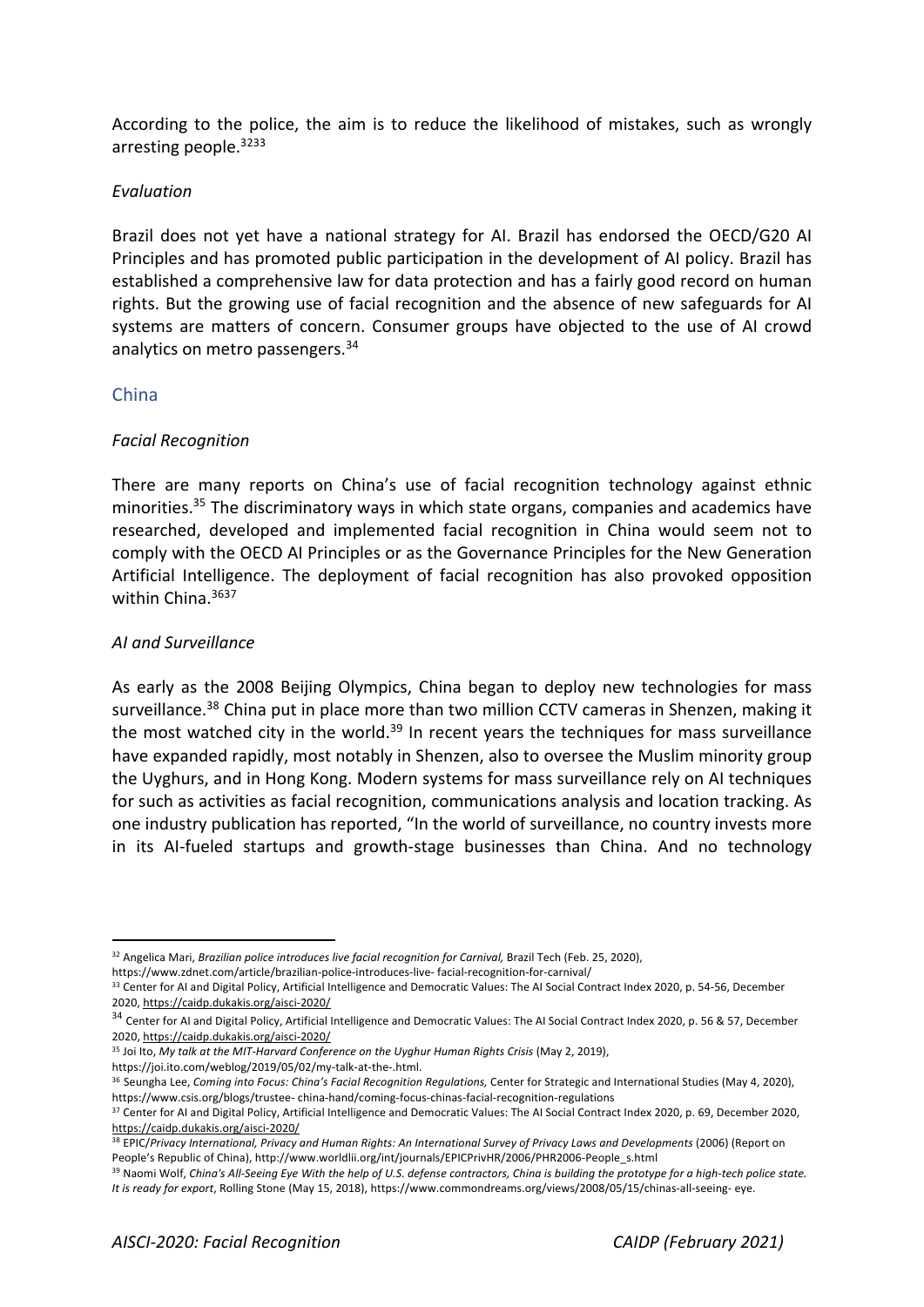epitomises this investment more than facial recognition—a technology that courts more controversy than almost any other."4041

Protests in Hong Kong over the use of facial surveillance are widespread. Umbrellas once used to deflect pepper spray, are now deployed to shield protester activities from the digital eyes of cameras.<sup>42</sup> It is notable that the battle over the use of facial surveillance in Hong Kong began with widespread public protests about a national security law that extended police authority over the semi-autonomous region.<sup>43</sup> According to the AP. "Young Hong Kong residents protesting a proposed extradition law that would allow suspects to be sent to China for trial are seeking to safeguard their identities from potential retaliation by authorities employing mass data collection and sophisticated facial recognition technology."<sup>44</sup> China is also exporting the model of mass surveillance by facial recognition to other parts of the world.4546

#### France

#### *Facial Recognition*

Facial recognition is a processing of sensitive personal data prohibited in principle by the GDPR and the French data protection law, subject to exceptions such as individual's consent or for important public interests. In the latter case, facial recognition can be authorized by a Decree of the Conseil d'État informed by an opinion from the CNIL.

Facial recognition has long been used in France, on a voluntary basis, for passport control in airports. Facial recognition is also implemented in some banks and tested in a number of colleges. The French government is considering the deployment of facial recognition for access to public services. The ID program, called Alicem, $47$  to be deployed in November 2019, was however put on hold following an appeal of NGOs to the Conseil d'État requesting the annulment of the decree authorizing its creation. Early November, the Conseil d'État dismissed the appeal.<sup>48</sup>

https://apnews.com/article/028636932a874675a3a5749b7a533969

<sup>45</sup> Ross Anderson, *The Panopticon is Already Here*, The Atlantic (Sept. 2020),

<sup>&</sup>lt;sup>40</sup> Zak Doffman, *Hong Kong Exposes Both Sides Of China's Relentless Facial Recognition Machine (Aug. 26, 2019),* 

https://www.forbes.com/sites/zakdoffman/2019/08/26/hong-kong-exposes-both-sides-of-chinas-relentless-facial-recognition-machine/<br><sup>41</sup> Center for AI and Digital Policy, Artificial Intelligence and Democratic Values: The AI https://caidp.dukakis.org/aisci-2020/

<sup>42</sup> Paul Mozur and Lin Qiqing, *Hong Kong Takes Symbolic Stand Against China's High- Tech Controls*, New York Times (Oct. 3, 2019),

https://www.nytimes.com/2019/10/03/technology/hong-kong-china-tech- surveillance.html

<sup>43</sup> BBC, *Hong Kong security law: What is it and is it worrying*? (June 30, 2020), https://www.bbc.com/news/world-asia-china-52765838 <sup>44</sup> Christopher Bodeen, *Hong Kong protesters wary of Chinese surveillance technology* (June 13, 2019),

<sup>&</sup>lt;sup>46</sup> Center for AI and Digital Policy, Artificial Intelligence and Democratic Values: The AI Social Contract Index 2020, p. 73, December 2020, https://caidp.dukakis.org/aisci-2020/

<sup>47</sup> https://www.interieur.gouv.fr/Actualites/L-actu-du-Ministere/Alicem-la-premiere- solution-d-identite-numerique-regalienne-securisee (in French) -; Charlotte Jee, France plans to use facial recognition to let citizens access government services, MIT Technology Review (Oct. 3, 2020), https://www.technologyreview.com/2019/10/03/132776/france-plans-to-use-facial- recognition-to-let-citizens-accessgovernment-services/

<sup>48</sup> Marion Garreau, Le ministère de l'Intérieur va pouvoir lancer l'application Alicem, basée sur la reconnaissance faciale, L'Usine Nouvelle (Nov. 5, 2020), https://www.usinenouvelle.com/editorial/le-ministere-de-l-interieur-va-pouvoir-lancer-l- application-alicem-basee-sur-lareconnaissance-faciale.N1024754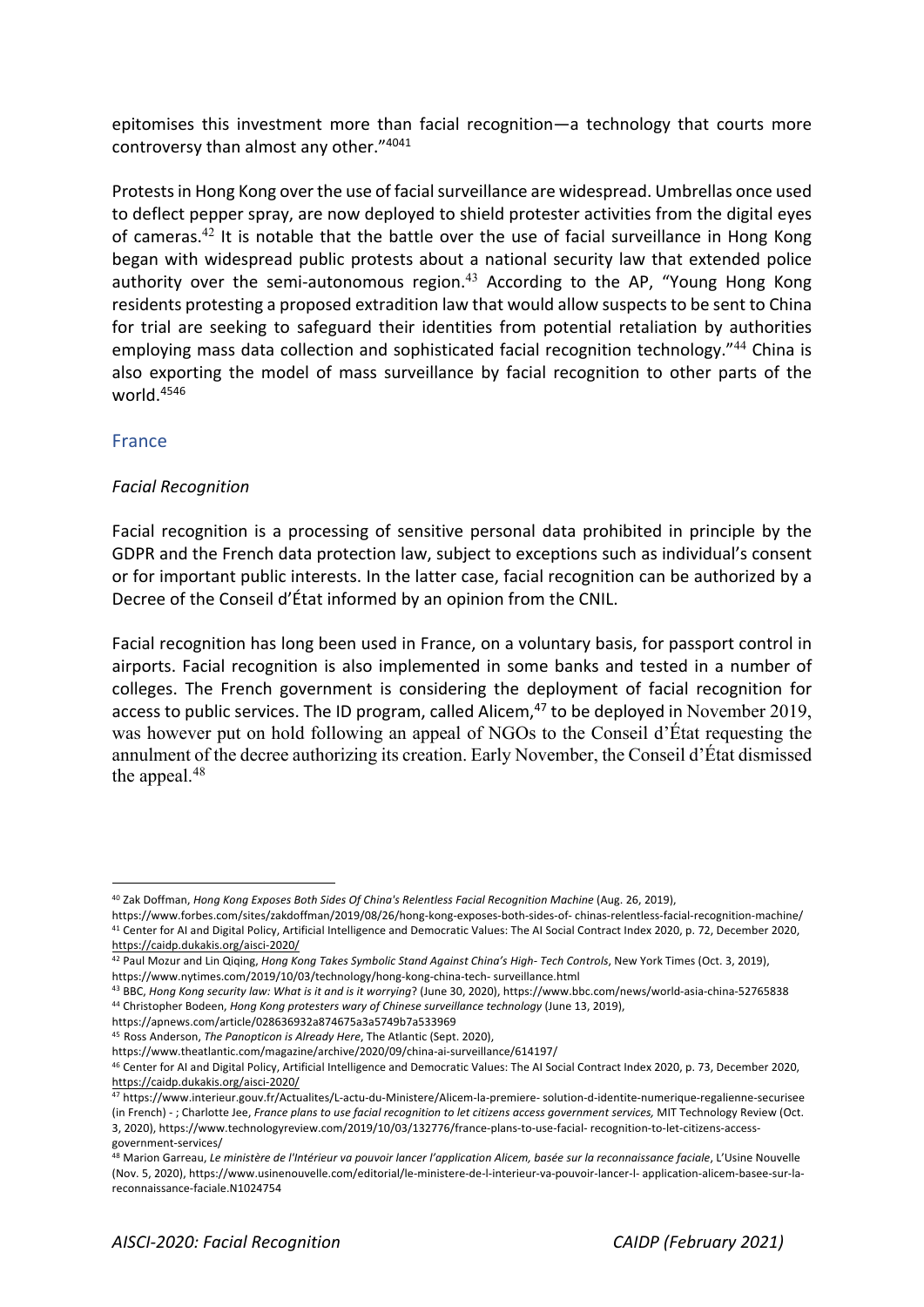In November 2019, the CNIL published guidance on the use of facial recognition.<sup>49</sup> The document, primarily directed at public authorities in France that want to experiment with facial recognition, presents the technical, legal and ethical elements that need to be considered.

After recalling that facial recognition, experimental or not, must comply with the European GDPR and the "police justice" directive, the CNIL sets out three general requirements: (1) facial recognition can only be used if there is an established need to implement an authentication mechanism that ensures a high level of reliability, and there are no other less intrusive means that would be appropriate ; (2) the experimental use of facial recognition must respect the rights of individuals (including consent and control, transparency and security); and (3) the use of facial recognition on an experimental basis must have a precise timeline and be based on a rigorous methodology setting out the objectives pursued and the criteria for success. In December 2019, the Observatoire des Libertés Numériques<sup>50</sup> and 80 organisations signed an open letter calling on the French Government and Parliament to ban any present and future use of facial recognition for security and surveillance purposes.<sup>51</sup>

Earlier this year the administrative tribunal of Marseille rendered a decision on facial recognition that ruled illegal a decision by the South-East Region of France (Provence-Alpes-Côte d'Azur) to test facial recognition at the entrance of two High schools.<sup>52</sup> Following an analysis from the CNIL,<sup>53</sup> the court ruled that there was no opportunity for free and informed consent and also that there were other, less intrusive means to manage entrance to high schools. The French NGO La Quadrature du Net brough the successful challenge to the regional program.54 This was the first decision ever by a court applying the General Data Protection Regulation (GDPR) to Facial Recognition Technologies (FRTs).<sup>55</sup>

In 2020, real-time facial recognition on public roads in France is still not authorized. However, many experiments are already taking place, and companies are positioning themselves, with the Olympic Games in Paris in 2024 in their sights, and a market of seven billion euros at stake. $5657$ 

#### Germany

*Facial Recognition* 

https://www.cnil.fr/sites/default/files/atoms/files/reconnaissance\_faciale.pdf (in French).

https://forum.technopolice.fr/assets/uploads/files/1582802422930- 1090394890\_1901249.pdf

<sup>49</sup> CNIL, *Reconnaissance faciale - pour un débat à la hauteur des enjeux* (Nov. 2020),

<sup>&</sup>lt;sup>50</sup> The Observatoire des Libertés Numériques federates several French NGOs monitoring legislation impacting digital freedoms: Le CECIL, Creis-Terminal, Globenet, La Ligue des Droits de l'Homme (LDH), La Quadrature du Net (LQDN), Le Syndicat des Avocats de France (SAF), Le Syndicat de la Magistrature (SM).

<sup>&</sup>lt;sup>51</sup> Joint Letter from 80 organisations: Ban Security and Surveillance Facial Recognition (Dec. 19, 2019),

https://www.laquadrature.net/en/2019/12/19/joint-letter-from-80- organisations-ban-security-and-surveillance-facial-recognition/<br><sup>52</sup> Tribunal Administratif de Marseille, La Quadrature du Net, No. 1901249 (27 Nov. 2020),

<sup>&</sup>lt;sup>53</sup> CNIL, *Expérimentation de la reconnaissance faciale dans deux lycées : la CNIL précise sa position (Oct. 29, 2019)*,

https://www.cnil.fr/fr/experimentation-de-la- reconnaissance-faciale-dans-deux-lycees-la-cnil-precise-sa-position 54 La Quadrature du Net, *First Success Against Facial Recognition in France* (Feb. 27, 2020),

https://www.laquadrature.net/en/2020/02/27/first-success-against-facial- recognition/

<sup>55</sup> AI Regulation, *First Decision of a French Court Applying GDPR to Facial Recognition* (Feb. 27, 2020), https://ai-regulation.com/first-

decision-ever-of-a-french- court-applying-gdpr-to-facial-recognition/<br><sup>56</sup> France Culture, *Quand la reconnaissance faciale en France avance masquée* (Sept. 4, 2020), https://www.franceculture.fr/societe/quandla-reconnaissance-faciale-en-france- avance-masquee

<sup>57</sup> Center for AI and Digital Policy, Artificial Intelligence and Democratic Values: The AI Social Contract Index 2020, p. 91-93, December 2020, https://caidp.dukakis.org/aisci-2020/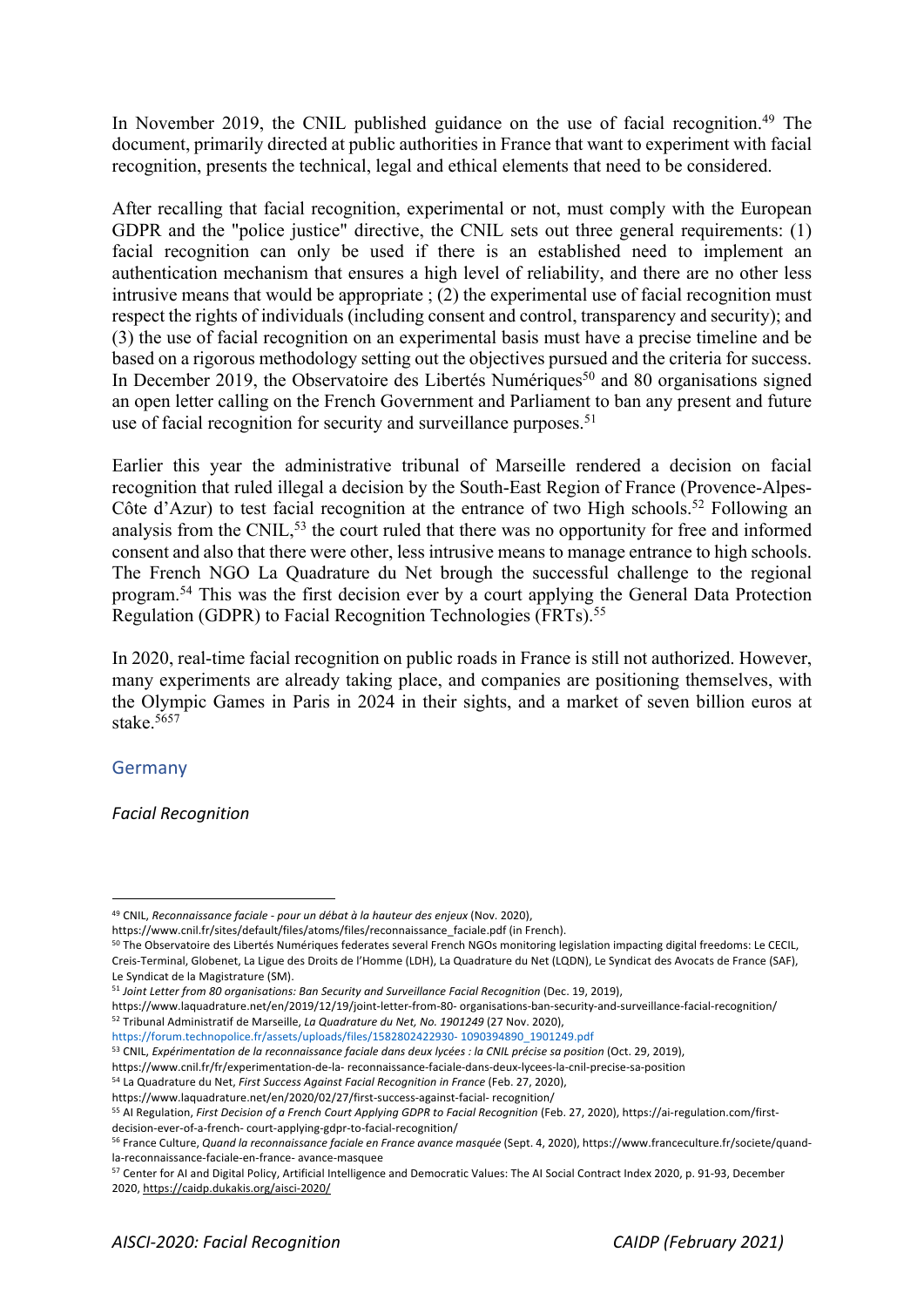In 2018 facial recognition technology at a large crossing in Berlin, set up by the government, sparked opposition from civil society.58 There was further outcry in 2020, when *Der Spiegel*  wrote that there are plans to set up cameras capable of identifying people at 134 train stations and 14 airports.<sup>5960</sup>

#### Israel

#### *Facial recognition*

Facial Recognition in Israel is implemented in border control and Israel has a biometric database of face photos and fingerprints of citizens and residents, as well as foreigners accessing Israel. A biometric database was enacted in law in 2009.<sup>61</sup> The law provides the basis for the Israeli national ID-Card. The database includes biometric face-photos, and voluntary supplied fingerprints. According to the biometric database law, the information can be used for severe crime enforcement, and for state security tasks. In May 2020 the Israeli State Comptroller reported that the data of about 4.5 million Israeli drivers' licenses, including facial pictures, are not sufficiently protected from misuse or outside hacking.<sup>62</sup>

Still, Israel's military has invested tens of millions of dollars to upgrade West Bank checkpoints with AnyVision facial recognition technology to verify Palestinian workers' identities and ease their entry into Israel. The new system, which began rolling out late 2018, drew criticism about the role the controversial technology plays in Israel's military control over Palestinians.<sup>63</sup>

Microsoft, which was part of a group that had invested \$74 million in AnyVision, hired a team of lawyers to audit the Israeli firm and determine whether AnyVision's technology applications complied with Microsoft's ethical principles against using facial recognition for mass surveillance. In March 2020, Microsoft said it was pulling investments from AnyVision although the outcomes of the audit did not substantiate claims that the startup's technology was used unethically.<sup>6465</sup>

#### *Evaluation*

The current circumstances of Israel's AI policies and practices are confusing and complex. Although Israel is a leader in AI research and development, efforts to develop a coherent

<sup>58</sup> Janosch Delcker, *Big Brother in Berlin,* Politico (Sept. 13, 2018), https://www.politico.eu/article/berlin-big-brother-state-surveillancefacial-recognition- technology/

<sup>59</sup> Phillipp Grüll, *Germany's plans for automatic facial recognition meet fierce criticism,* Euractiv (Jan. 10, 2020),

https://www.euractiv.com/section/data-protection/news/german- ministers-plan-to-expand-automatic-facial-recognition-meets-fiercecriticism/

<sup>60</sup> Center for AI and Digital Policy, Artificial Intelligence and Democratic Values: The AI Social Contract Index 2020, p. 101, December 2020, https://caidp.dukakis.org/aisci-2020/

<sup>61</sup> Wikipedia, *Biometric Database Law*, https://en.wikipedia.org/wiki/Biometric\_Database\_Law

<sup>&</sup>lt;sup>62</sup> The Jerusalem Post, 4.5 million citizens' details insufficiently protected, comptroller says (May 4, 2020), https://www.jpost.com/Israel-News/45-million-citizens-details- insufficiently-protected-comptroller-says-626847

<sup>63</sup> Daniel Estrin, Face Recognition Lets Palestinians Cross Israeli Checkposts Fast, But Raises Concerns (Aug. 22, 2019),

https://www.npr.org/2019/08/22/752765606/face- recognition-lets-palestinians-cross-israeli-checkposts-fast-but-raises-conc <sup>64</sup> Matt O'Brien, Microsoft divests from Israeli facial-recognition startup (March 28, 2020), https://www.timesofisrael.com/microsoftdivests-from-israeli-facial-recognition- startup/

<sup>&</sup>lt;sup>65</sup> Center for AI and Digital Policy, Artificial Intelligence and Democratic Values: The AI Social Contract Index 2020, p. 129, December 2020, https://caidp.dukakis.org/aisci-2020/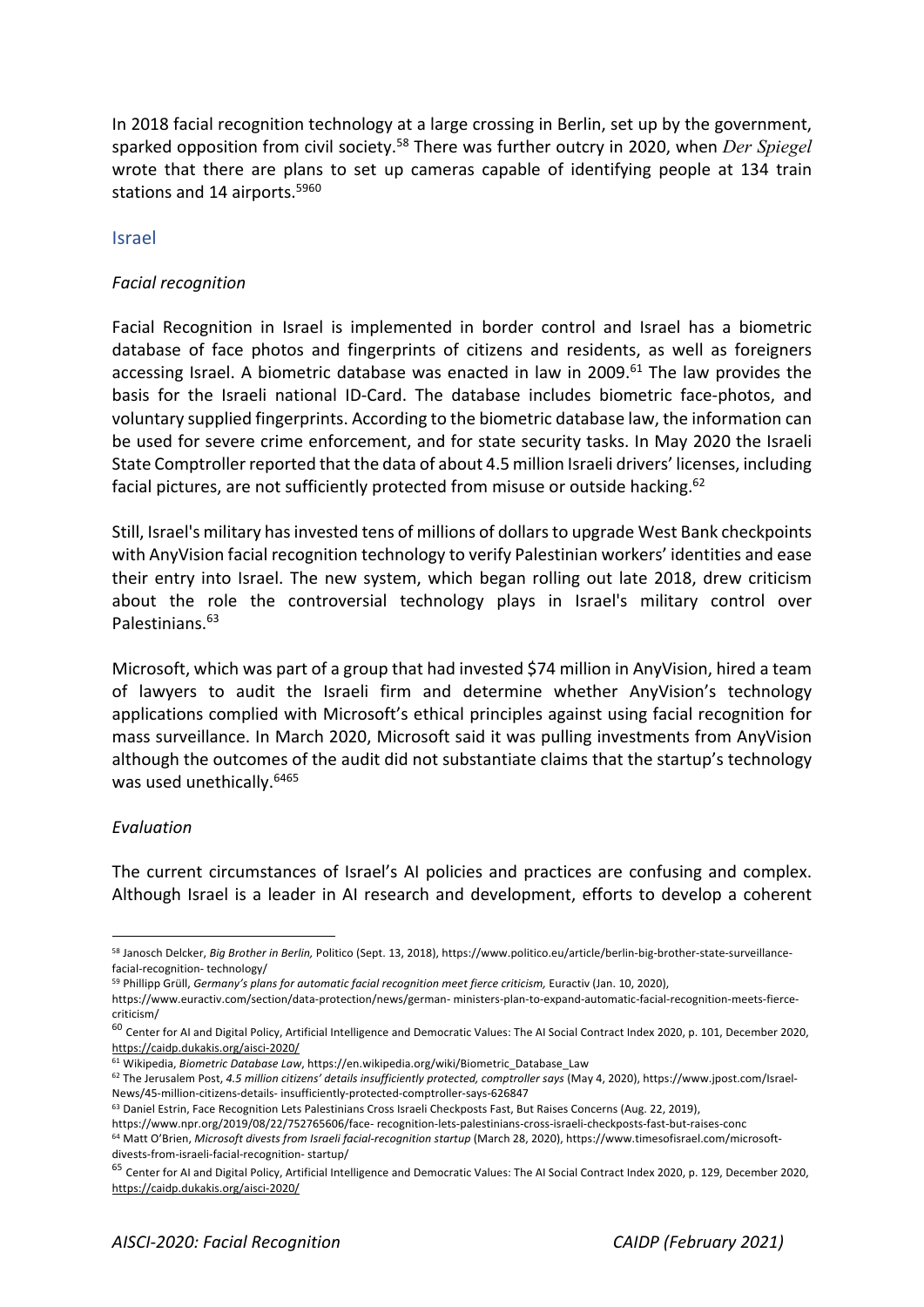national AI strategy have stalled. There is good work underway on AI ethics and a wellestablished legal system for data protection, but the general population tracking for sensitive medical condition by the internal security agency with AI technique is of concern. Also troubling is the use of facial recognition technology without clear legal basis and the reluctance to support limits on lethal autonomous weapons. Israel has endorsed the OECD AI principles, and works in cooperation with other countries on AI policy, but has not yet expressed support for the Universal Guidelines for AI or the Social Contract for the Age of AI<sup>66</sup>

#### Italy

#### *Facial Recognition*

According to Privacy International, the municipality of Como, Italy, purchased a facial recognition system "with little transparency and despite the lack of a clear legal framework."67 Privacy International reported that Como "embraced a narrative of technological innovation pushed by Huawei" within the broader concept of smart city and innovation tech, but was forced, after the intervention of the Italian Data Protection Authority, to suspend the system. The Garanti determined that there was no legal basis to collect facial images. Subsequent reporting by Wired indicated that the municipality had changed vendors and also that the system installed most recently failed to work as proposed.<sup>68</sup> In September 2020, AlgorithmWatch also reported that Italy is exploring the use of facial recognition in football stadiums.6970

#### Japan

#### *Facial Recognition*

Japan has deployed facial recognition in several sectors, including transportation, banking (ATMs), police and immigration. According to Japan Times, Japan plans to use facial recognition technology, originally intended for security purposes, to prevent the spread of the novel coronavirus when it hosts the Tokyo Olympics and Paralympics in 2021.<sup>7172</sup> Osaka Metro Co. has developed automated ticket gates with facial recognition with a view to equip all metro stations in Osaka by 2024, ahead of the 2025 World Expo.<sup>73</sup> Likewise, the Japanese

<sup>69</sup> AlgorithmWatch, *In Italy, an appetite for face recognition in football stadiums* (Sept. 16, 2020),

https://algorithmwatch.org/en/story/italy-stadium-face-recognition/

<sup>66</sup> Center for AI and Digital Policy, Artificial Intelligence and Democratic Values: The AI Social Contract Index 2020, p. 131, December 2020, https://caidp.dukakis.org/aisci-2020/

<sup>&</sup>lt;sup>67</sup> Privacy International, *How facial recognition is spreading in Italy: the case of Como (Sept. 17, 2020),* 

https://privacyinternational.org/case-study/4166/how-facial-recognition-spreading-italy-case-como<br><sup>68</sup> Laura Carrer, The Municipality of Como has discovered that his facial recognition system is not what he had bought: The video surveillance system with facial recognition revealed inconsistencies and discrepancies with the tender specifications (Sept. 28, 2020), https://www.wired.it/attualita/tech/2020/09/28/como-riconoscimento- facciale-collaudo/

<sup>70</sup> Center for AI and Digital Policy, Artificial Intelligence and Democratic Values: The AI Social Contract Index 2020, p. 140 & 141, December 2020, https://caidp.dukakis.org/aisci-2020/

<sup>71</sup> The Japan Times, *Facial Recognition*, https://www.japantimes.co.jp/tag/facial- recognition.

<sup>72</sup> Find Biometrics, *Japan to Pair Face Recognition with Mask and Temperature Detection During Tokyo Olympic* (Oct. 22, 2020), s

https://findbiometrics.com/japan- pair-face-recognition-mask-temperature-detection-during-tokyo-olympics-102209/

<sup>&</sup>lt;sup>73</sup> The Japan Times, Osaka Metro unveils ticket gate with facial recognition tech (Dec. 10, 2019),

https://www.japantimes.co.jp/news/2019/12/10/business/corporate- business/osaka-metro-facial-

recognition/#:~:text=on%20Tuesday%20started%20testing%20a,around%201%2C200% 20Osaka%20Metro%20employees.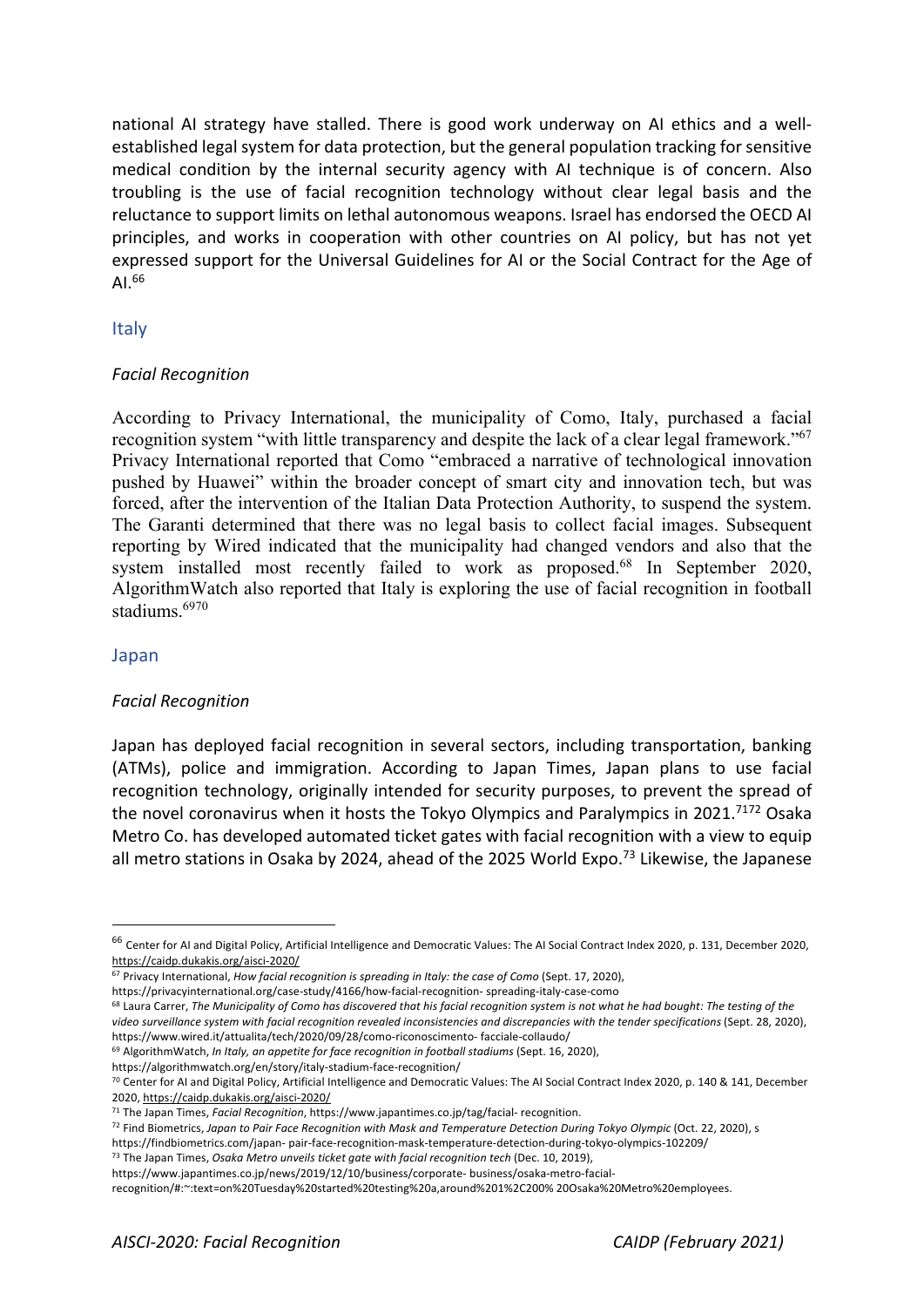Ministry of Economy, Trade and Industry is testing facial recognition ticketing on driverless buses in several cities across the country.74

In September 2020, Japan Times reported that Japanese Police Forces have been using facial recognition technology across the nation since March 2020 to locate criminal suspects. Critics warned that the system could transform the country into a surveillance society unless it run under strict regulations, a senior National Police Agency (NPA) official said "we are using the system only for criminal investigations and within the scope of the law. We discard facial images that are found to be unrelated to cases."<sup>75</sup> The NPA manages and utilizes facial images under rules set by the National Public Safety Commission, $76$  as it does with fingerprints and DNA. The agency's database currently holds 10 million facial images of criminal suspects.

Japan does not have specific legislation for facial recognition in the government sector. As of September 2020, the Japanese APPI covers the use of facial biometric data gathered from security cameras.<sup>77</sup> Law enforcement is however exempt from this type of privacy regulations. The APPI also allows the use of anonymized facial recognition data beyond the intended purposes as long as such data is sufficiently protected from being restored to its original form.78

#### *Evaluation*

Japan is a pioneer in the field of AI policy and has endorsed the OECD/G20 AI Principles. The Conference toward AI Network Society, established in 2016, is broadly influential. The Japanese R&D Guidelines provided the basis for the OECD AI Principles. Japan also hosted the G20 Leaders' meeting in Osaka in 2019 at which time the G20 nations endorsed the OECD AI Principles. And former Prime Minister Shinzo Abe promoted the concept of Data Free Flow with Trust (DFFT), a core concept for human-centric AI, that carries forward in the policy recommendations of the OECD, the G20, and the European Commission. However, concerns about the unregulated use of facial recognition remain. While there has been no express support for the Universal Guidelines for AI or the Social Contract for the Age of AI, Japan's policies reflect elements found in these documents.79

#### Kazakhstan

*Facial Recognition and Smart Cities* 

<sup>74</sup> NFCW, *Japanese passengers test facial recognition ticketing on driverless buses* (Sept. 10, 2020)

https://www.nfcw.com/2020/09/10/367826/japanese-passengers-test- facial-recognition-ticketing-on-driverless-buses/

<sup>75</sup> Biometric Update, *Police in Japan reveal use of facial biometrics in criminal probes* (Sept. 16, 2020),

https://www.biometricupdate.com/202009/police-in-japan-reveal-use- of-facial-biometrics-in-criminal-probes<br><sup>76</sup> The National Public Safety Commission is a Japanese Cabinet Office commission which guarantees the neutrality

insulating the force from political pressure and ensuring the maintenance of democratic methods in police administration. It administers the National Police Agency, and has the authority to appoint or dismiss senior police officers.

https://en.wikipedia.org/wiki/National\_Public\_Safety\_Commission\_(Japan)

<sup>77</sup> Biometric Update, *Police in Japan reveal use of facial biometrics in criminal probes* (Sept. 16, 2020),

https://www.biometricupdate.com/202009/police-in-japan-reveal-use- of-facial-biometrics-in-criminal-probes<br><sup>78</sup> Center for AI and Digital Policy, Artificial Intelligence and Democratic Values: The AI Social Contract Index 2020, https://caidp.dukakis.org/aisci-2020/

<sup>79</sup>Center for AI and Digital Policy, Artificial Intelligence and Democratic Values: The AI Social Contract Index 2020, p. 152, December 2020, https://caidp.dukakis.org/aisci-2020/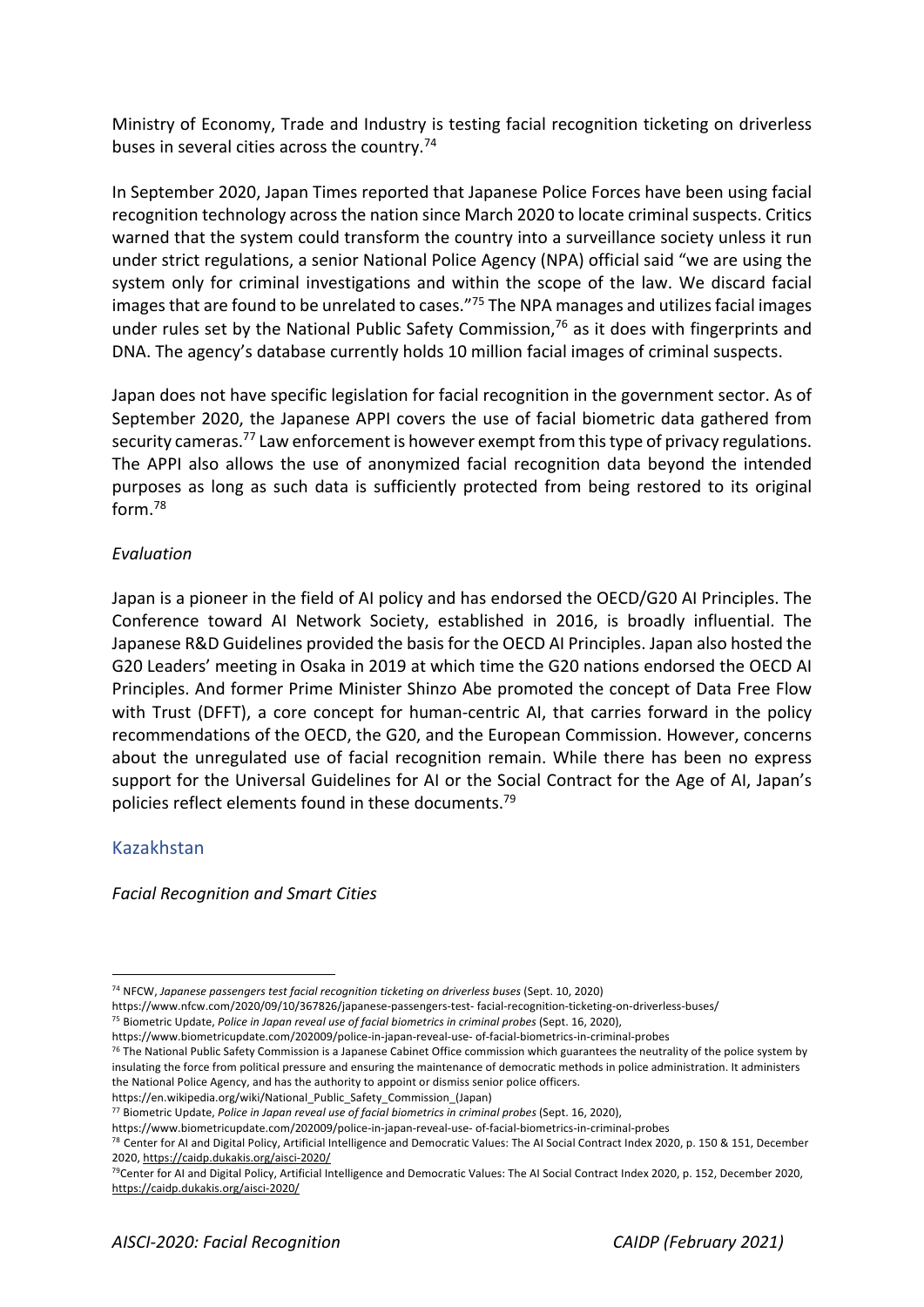Facial recognition surveillance technology is becoming increasingly widespread in Kazakhstan. In October 2019, facial recognition technologies were first installed on buses.<sup>80</sup> Notably, President Tokayev had even paid a visit and discussed future cooperation with Hikvision,  $81$  a Chinese state- owned surveillance company under U.S. sanctions  $82$  that provided the hardware for Kazakhstan's newly established surveillance system. In the same year, the small city of Akkol was proclaimed the first complete "Smart City" in Kazakhstan. Akkol is digitally monitored by an AI-based facial recognition surveillance system, the functions of which include thermal imaging, searching for a car by number plates, recognizing missing persons, detecting the presence of weapons in schools, hospitals and other public places.<sup>83</sup> Similarly, over 4,000 cameras blanket Nur-Sultan, the capital.<sup>84</sup> In 2020, the authorities announced that Kazakhstan would be spending \$23 million to install facial recognition software in its largest city, Almaty.<sup>85</sup>

While the government insists that the main goal is to maintain public safety, many activists are worried that this will ultimately create a totalitarian surveillance state,  $86$  especially since the companies that are behind the surveillance system in Kazakhstan are under U.S. sanctions for unethical use of AI technology.87

#### Russia

#### *Facial Recognition Controversy*

Russia is moving rapidly to deploy AI-based face surveillance across the country, often with government funding that goes to business associates of President Putin. According to the *Moscow Times*, more than 43,000 Russian schools will be equipped with facial recognition cameras ominously named "Orwell."88 The system will be integrated with face recognition developed by NTechLab, a subsidiary of Russian President Vladimir Putin's associate Sergei Chemezov's Rostec conglomerate. NTechLab has already deployed facial recognition technology in Moscow to identify criminal suspects across a network of almost 200,000 surveillance cameras. "Critics have accused the technology of violating citizens' privacy and have staged protests against the system by painting their faces," reported *Moscow Times.* 

In September 2020, Kommersant daily reported that CCTV cameras with facial recognition software, already used in Moscow, will be installed by the regional authorities in public spaces and at the entryway of apartment buildings in 10 pilot cities across Russia with the purported

<sup>80</sup> The Four Big Issues Central Asia Faced In 2019 (And They're Not Going Away), Radio Free Europe, https://www.rferl.org/a/central-asia-2019-challenges-security-china- facial-recognition/30356077.html

<sup>&</sup>lt;sup>81</sup> «Распознает даже людей в масках». Нужны ли Казахстану камеры Hikvision? "It even recognizes people in masks." Does Kazakhstan<br>need Hikvision cameras? Radio Free Europe, https://rus.azattyq.org/a/kazakhstan-china-surv

<sup>82</sup> https://www.bloomberg.com/news/articles/2019-10-07/u-s-blacklists-eight-chinese-companies-including-hikvision-k1gvpq77 83 Видеонаблюдение, безопасность и комфорт. Как живет самый умный город Казахстана - Smart Aqkol Video surveillance, security

and comfort. How the smartest city of Kazakhstan lives - Smart Aqkol, Tengrinews, https://tengrinews.kz/article/videonablyudeniebezopasnost-komfort-jivet-samyiy- umnyiy-1353/<br><sup>84</sup> Как работает проект "Сергек". Репортаж Informburo.kz How the Sergek project works. Informburo.kz report

https://informburo.kz/stati/kak-rabotaet-proekt-sergek- reportazh-informburokz.html<br><sup>85</sup> На камеры с распознаванием лиц в Алма-Ате выделили \$23 млн (Alma-Ata allocated \$ 23 million for cameras with face recognition), (Feb. 8, 2019), http://fergana.agency/news/105020/

<sup>86</sup> Kazakhstan embraces facial recognition, civil society recoils, Eurasianet, https://eurasianet.org/kazakhstan-embraces-facial-recognitioncivil-society-recoils

<sup>87</sup> Center for AI and Digital Policy, Artificial Intelligence and Democratic Values: The AI Social Contract Index 2020, p. 155 & 156, December 2020, https://caidp.dukakis.org/aisci-2020/

<sup>88</sup> Moscow Times, *Russia to Install 'Orwell' Facial Recognition Tech in Every School – Vedomosti* (June 16, 2020),

https://www.themoscowtimes.com/2020/06/16/russia-to- install-orwell-facial-recognition-tech-in-every-school-vedomosti-a70585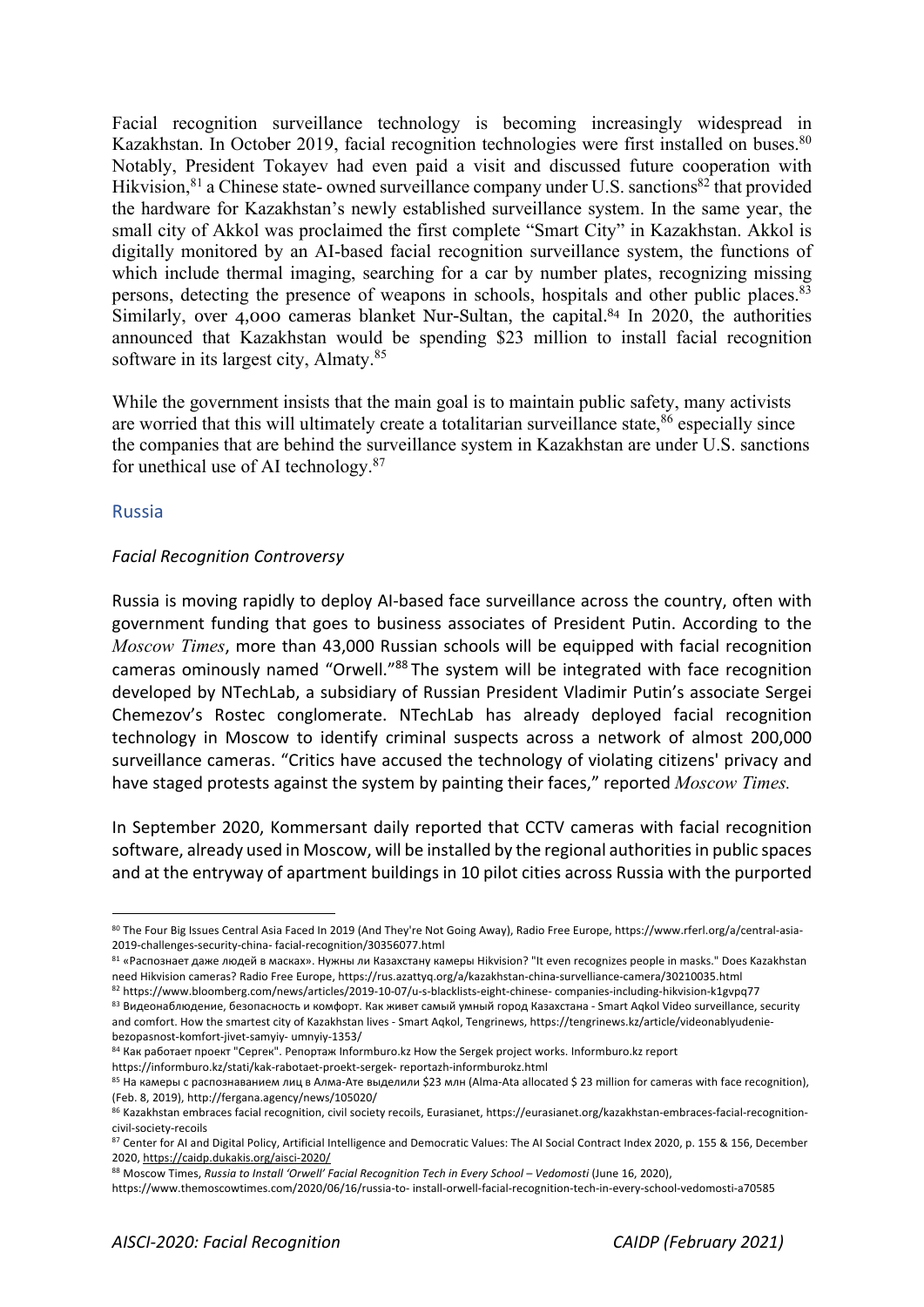aim of protecting public safety.<sup>89</sup> Moscow authorities are also planning to expand the use of this technology, installing CCTV cameras with facial recognition software in trams and underground trains.90

Human Rights Watch said "The authorities' intention to expand the use of invasive technology across the country causes serious concern over the potential threat to privacy. Russia's track record of rights violations means that the authorities should be prepared to answer tough questions to prove they are not are undermining people's rights by pretending to protect public safety."<sup>91</sup> HRW also stated that Russian national security laws and surveillance practices enable law enforcement agencies to access practically any data in the name of protecting public safety.

Earlier in the year, Amnesty International criticized Russia's plans to broaden the use of widespread facial-recognition systems, saying their expected deployment during public gatherings will "inevitably have a chilling effect" on protesters.<sup>9293</sup>

#### *Evaluation*

Russia's development of a National AI Strategy, endorsement of the G20 AI Principles, its efforts to develop laws for digital rights and regulation for AI, as well as initiatives to involve the public in the development of AI policy count favorably. But beyond data protection legislation, the absence of robust measures to limit surveillance and protect human rights, coupled with the rapid adoption of facial recognition in public places raise concerns about the future of Russia's AI program.<sup>94</sup>

#### Sweden

#### *Facial recognition*

In March 2020, the data protection officer for the Swedish police undertook an investigation to determine whether the police may have used ClearView AI, an AI product for mass surveillance enabled by facial recognition.<sup>95</sup> The Swedish police confirmed that they have used Clearview AI, after previously denying use of the face surveillance tool.<sup>96</sup>

<sup>89</sup> Kommersant, Regions will recognize by sight: Moscow video surveillance system will be launched in ten more cities (Sept. 25, 2020) [GT], https://www.kommersant.ru/doc/4503379

<sup>90</sup> Government of Russia, Unified information system in the field of procurement, Implementation of work on equipping the rolling stock of the State Unitary Enterprise "Moscow Metro" with video surveillance equipment (Aug. 3, 2020),

https://zakupki.gov.ru/epz/order/notice/ea44/view/documents.html?regNumber=0173200 001420000752&backUrl=89687dbf-73a1- 4346-a608-3634c2a98681

<sup>91</sup> Human Rights Watch, Russia Expands Facial Recognition Despite Privacy Concerns - Lack of Accountability, Oversight, Data Protection (Oct. 2, 2020), https://www.hrw.org/news/2020/10/02/russia-expands-facial-recognition-despite-privacy-concerns<br><sup>92</sup> Radio Free Europe, Watchdog Warns About 'Chilling Effect' Of Russia's Use Of Facial-Recognition Technology

https://www.rferl.org/a/watchdog-warns- about-chilling-effect-of-russia-s-use-of-facial-recognition-technology/30410014.html <sup>93</sup> Center for AI and Digital Policy, Artificial Intelligence and Democratic Values: The AI Social Contract Index 2020, p. 194 & 195, December

<sup>2020,</sup> https://caidp.dukakis.org/aisci-2020/

<sup>94</sup> Center for AI and Digital Policy, Artificial Intelligence and Democratic Values: The AI Social Contract Index 2020, p. 197, December 2020, https://caidp.dukakis.org/aisci-2020/

<sup>95</sup> SVT NYHETER, *Intern utredning: Polisen får inte använda kritiserad AI-tjänst – skulle bryta mot lagen* (Mar. 6, 2020) [MT],

https://www.svt.se/nyheter/inrikes/svensk- polis-forbjuds-att-anvanda-kontroversiella-ai-tjansten

<sup>96</sup> Mikael Grill Peterson and Linea Carlén, *Polisen bekräftar: Har använt omdiskuterade Clearview AI,* SVT NYHETER, (March 11, 2020) [MT], https://www.svt.se/nyheter/inrikes/ekot-polisen-bekraftar-anvandning-av-kontroversiell- app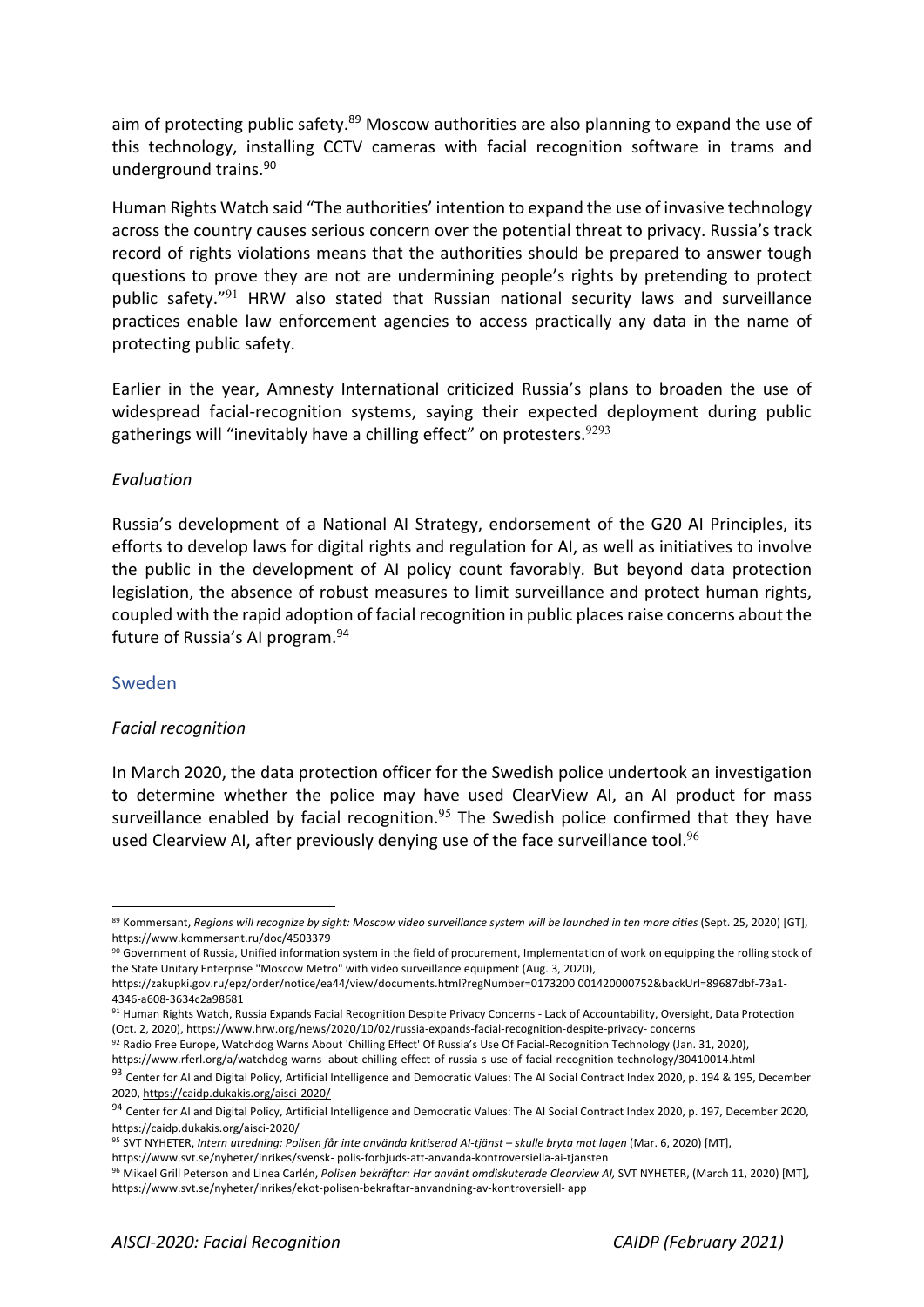Subsequently, the Swedish DPA "initiated an inspection to find out whether Swedish authorities use the face recognition technology provided by the US company Clearview AI. $^{97}$ The DPA noted that the European Data Protection Board "will produce guidance on how law enforcement authorities should approach facial recognition technology. Sweden is one of the driving countries in the world."

In 2019, the Swedish DPA did approve the use of facial recognition technology by the police to help identify criminal suspects. However, such an authorization relates to the use of biometric templates in databases under the control of public authorities and established under Union or Member States law.<sup>98</sup> As Andrea Jelinek, Chair of the European Data Protection Body, subsequenty emphasized, "[t]he possible use of a service such as offered by Clearview AI by law enforcement authorities would, however, be fundamentally different, in that it would imply, as part of a police or criminal investigation, the sharing of personal data with a private party outside the Union and the biometric matching of such data against the latter's mass and arbitrarily populated database of photographs and facial pictures accessible online."<sup>99</sup> She also clearly questions the legality of the use of Clearview AI by public authorities.

In 2019, the Swedish DPA issued its first fine in a case involving facial recognition. A school in northern Sweden conducted a pilot using facial recognition to keep track of students' attendance in school. The Swedish DPA concluded that the test violates the GDPR and imposed a fine on the municipality of approximately 20,000 euros. The school processed sensitive biometric data unlawfully and failed to do an adequate impact assessment including seeking prior consultation with the Swedish DPA. The school based the processing on consent but the Swedish DPA considers that consent was not a valid legal basis given the clear imbalance between the data subject and the controller.  $100101$ 

#### Taiwan

#### *Facial Recognition*

Facial recognition is implemented in Taiwan in various sectors, such as banks, $102$  retail stores,<sup>103</sup> airports,<sup>104</sup> and law enforcement.<sup>105</sup> In June 2019, the Taiwan Railways Administration announced that, due to privacy concerns, its surveillance system trial would

<sup>97</sup> The Swedish Data Protection Authority, The Data Inspectorate initiates supervision due to Clearview AI,

https://www.datainspektionen.se/nyheter/datainspektionen-inleder- tillsyn-med-anledning-av-clearview-ai/. <sup>98</sup> Official Journal of the European Union, *Directive EU 2016/680 of the European Parliament and of the Council (Apr. 27, 2016)*,

https://eur-lex.europa.eu/legal- content/EN/TXT/PDF/?uri=CELEX:32016L0680&from=EN<br><sup>99</sup> EDPB response to MEPs Sophie in 't Veld, Moritz Körner, Michal Šimečka, Fabiene Keller, Jan-Christoph Oetjen, Anna Donáth, Maite Pagazaurtundúa, Olivier Chastel, concerning the facial recognition app developed by Clearview AI (June 10, 2020)

https://edpb.europa.eu/sites/edpb/files/files/file1/edpb\_letter\_out\_2020- 0052\_facialrecognition.pdf. 100 https://www.datainspektionen.se/nyheter/2019/facial-recognition-in-school-renders- swedens-first-gdpr-fine/.

<sup>101</sup> Center for AI and Digital Policy, Artificial Intelligence and Democratic Values: The AI Social Contract Index 2020, p. 237-239, December 2020, https://caidp.dukakis.org/aisci-2020/

<sup>&</sup>lt;sup>102</sup> Luana Pascu, Public Bank of Taiwan rolls out Kneron edge AI facial recognition, Biometric Update (Sept. 24, 2019), https://www.biometricupdate.com/201909/public- bank-of-taiwan-rolls-out-kneron-edge-ai-facial-recognition

<sup>103</sup> Telpo, 7-Elevm Open the 2nd Face Recognition Unstaffed Store in Taiwan (Nov. 20, 2018). https://www.telpo.com.cn/blog/7-eleventaiwan-face-recognition-store.html<br><sup>104</sup> Gorilla, Taiwan's International Airports Implement Gorilla Biometrics Technology to Improve Airport Operations and Security (Dec. 23,

<sup>2016),</sup> https://www.gorilla- technology.com/Press-Room/Taiwan's-International-Airports-Implement-Gorilla- Biometrics-Technology-to-

Improve-Airport-Operations-and-Security<br><sup>105</sup> AsiaOne, *Privacy not violated by facial recognition technology, says Taiwan police agency* (May 28, 2014),

https://www.asiaone.com/asia/privacy-not-violated-facial- recognition-technology-says-taiwan-police-agency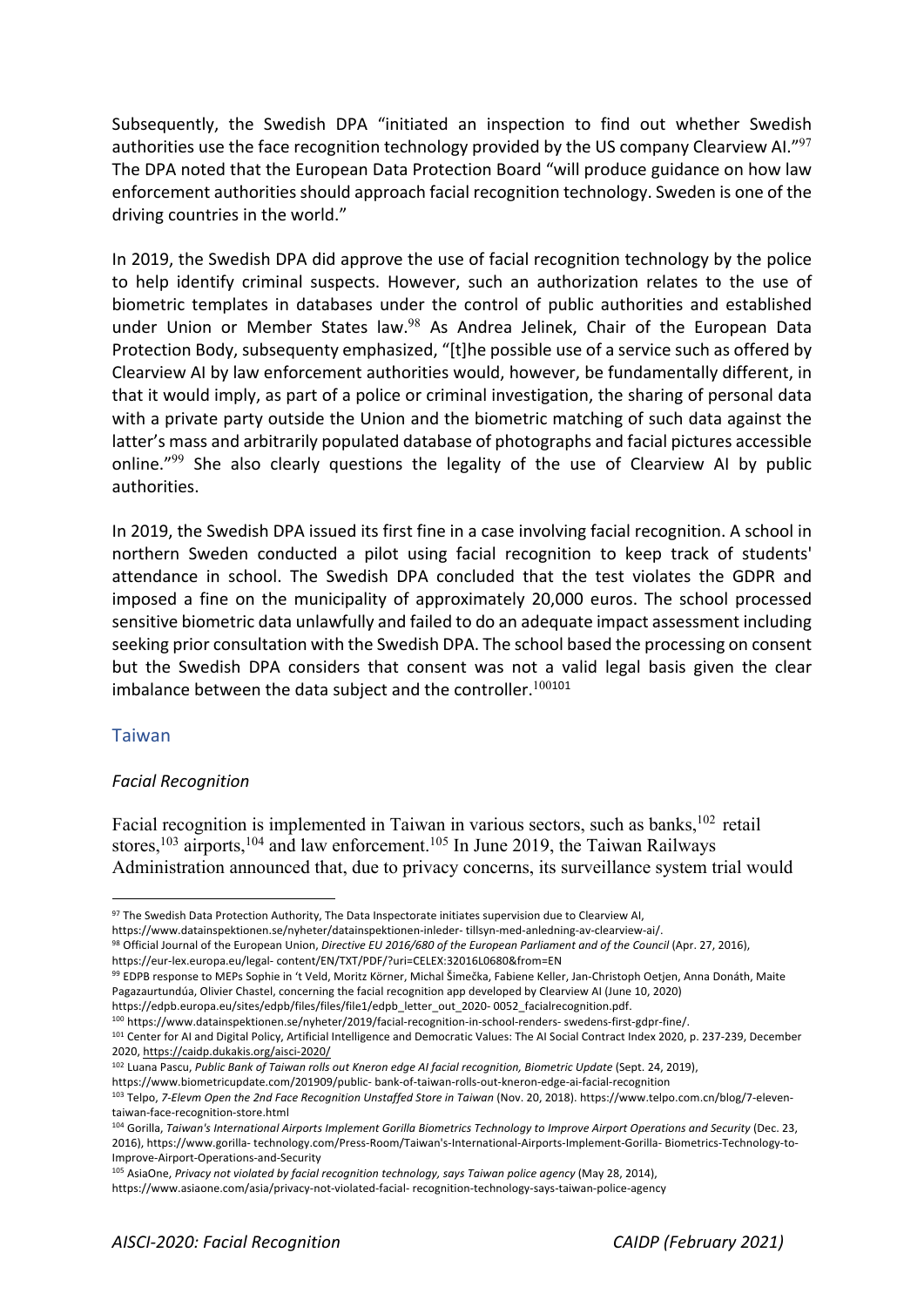not include facial recognition.<sup>106</sup> The artificial intelligence–based surveillance will still be capable of monitoring passenger behavior, including trespassing, loitering in restricted areas and prohibited acts.107

More recently, Liao Wei-min, associate professor at Taiwan National Chung Hsing University's Department of Law called for legislation regarding facial recognition and data collection.108 He wrote, "What is essentially a beneficial technology is deeply problematic given the lack of precise and targeted legislation, and this is the fault not of civil servants, but their politically appointed masters. Something needs to be done to address this."109

#### *Evaluation*

Although Taiwan is not an OECD member country many of its AI policies align with the OECD AI Principles. There is also a robust public debate about the use of AI for facial recognition, medical data, and autonomous vehicles. But privacy concerns arise with the integration of government data sets while the government has not established an independent data protection agency that could oversee AI applications from a privacy perspective.<sup>110</sup>

#### Thailand

#### *Evaluation*

Thailand has launched an ambitious plan for AI. The Bangkok Statement on Ethics is significant as is the work of the NXPO in the field of AI ethics. But the absence of protections for fundamental rights as the country seeks to expand national identification and systems for facial recognition is troubling. Legal safeguards should precede AI deployment to ensure trustworthy AI. Thailand should ensure that Personal Data Protection Act goes into effect with an independent data protection authority.<sup>111</sup>

#### United Kingdom

#### *Facial Recognition*

Human rights organizations have long criticized the UK government for the almost unparralled deployment of CCTV. (Chongqing, China has now overtaken London as the most surveilled city in the world.<sup>112</sup>) Earlier this year, London's Met Police deployed live facial recognition. The Met says its use of the controversial technology will be targeted to "specific

<sup>&</sup>lt;sup>106</sup> Focus Taiwan, *TRA to cut facial recognition feature from surveillance system trial (Nov. 6, 2019)*,

https://focustaiwan.tw/society/201911060011

<sup>&</sup>lt;sup>107</sup> IAPP, *Taiwan Railways Administration excludes facial recognition from surveillance trial (Nov. 7, 2019), https://iapp.org/news/a/taiwan*railways-administration-excludes- facial-recognition-from-surveillance-trial/

<sup>108</sup> Liao Wei-min, *Legislation needed for advances in surveillance,* Taipei Times (Dec. 28, 2019),

http://www.taipeitimes.com/News/editorials/archives/2019/12/28/2003728301<br><sup>109</sup> Center for AI and Digital Policy, Artificial Intelligence and Democratic Values: The AI Social Contract Index 2020, p. 260 & 261, December 2020, https://caidp.dukakis.org/aisci-2020/

<sup>110</sup> Center for AI and Digital Policy, Artificial Intelligence and Democratic Values: The AI Social Contract Index 2020, p. 264, December 2020, https://caidp.dukakis.org/aisci-2020/

<sup>111</sup> Center for AI and Digital Policy, Artificial Intelligence and Democratic Values: The AI Social Contract Index 2020, p. 272, December 2020, https://caidp.dukakis.org/aisci-2020/

<sup>112</sup> Matthew Keegan, *Big Brother is watching: Chinese city with 2.6m cameras is world's most heavily surveilled*, The Guardian (Dec. 2,

<sup>2019)</sup> https://www.theguardian.com/cities/2019/dec/02/big-brother-is-watching-chinese-city- with-26m-cameras-is-worlds-most-heavilysurveilled.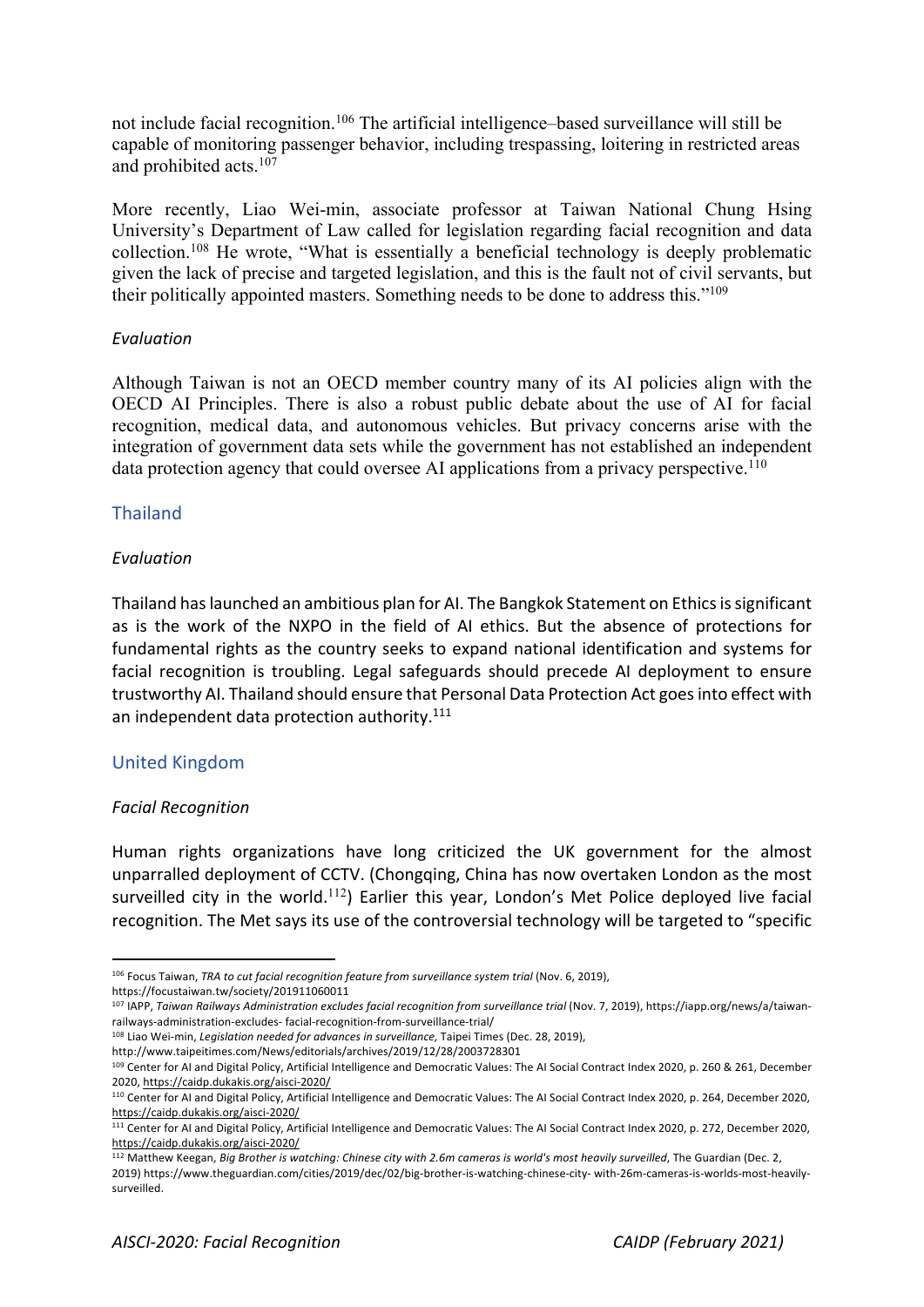locations where intelligence suggests we are most likely to locate serious offenders."<sup>113</sup> Silkie Carlo, the director of Big Brother Watch, called the move "an enormous expansion of the surveillance state and a serious threat to civil liberties in the UK". Noel Sharkey, a leading human rights campaigner, tweeted "FACE RECOGNITION - After 2yrs trials which an independent review showed 9% accuracy, the Met police start live facial recognition in London. This is a shameful disrespect of the British people & we know it's racially biased. STOP IT. $"$ <sup>114</sup> Privacy International recently urged regulatory authorities to investigate Facewatch, a company that specializes in facial recognition analysis and biometric watchlists.<sup>115</sup><sup>116</sup>

#### United States

#### *Facial Recognition*

There are wide-ranging protests in the United States against the deployment of facial recognition technology. In May 2019, San Francisco became the first city in the U.S. to ban the use of facial recognition technology by city agencies.<sup>117</sup> The city supervisor said, "It's psychologically unhealthy when people know they're being watched in every aspect of the public realm, on the streets, in parks." Other cities, including Cambridge, Oakland, and Portland followed. In October 2019, California enacted a moratorium on the use of facial recognition technology in police body cameras.<sup>118</sup> The bill prohibits the use of biometric surveillance technology, which includes facial-recognition software, in police body cameras. It also prohibits police from taking body-camera footage and running it through facialrecognition software at a later time. It does not prevent state and local police from using facial-recognition technology in other ways, such as in stationary cameras, and it does not apply to federal agencies such as the FBI. $^{119}$ 

A bill introduced in the United States Congress would ban the use of facial recognition by law enforcement agencies.<sup>120</sup> The Facial Recognition and Biometric Technology Moratorium Act would make it illegal for any federal agency or official to "acquire, possess, access, or use" biometric surveillance technology in the US. It would also require state and local law enforcement to bring in similar bans in order to receive federal funding.<sup>121</sup> The bill was introduced by Senators Ed Markey Jeff Merkley, and Representatives Pramila Jayapal and Ayanna Pressley.122

https://www.cnn.com/2019/09/12/tech/california-body-cam-facial- recognition-ban/index.html

<sup>113</sup> Vikram Dodd, *Met police to begin using live facial recognition cameras in London,* The Guardian (Jan. 24, 2020), https://www.theguardian.com/technology/2020/jan/24/met-police-begin-using-live-facial- recognition-cameras

<sup>114</sup> @NoelSharkey (Jan. 24, 2020), https://twitter.com/NoelSharkey/status/1220722848337211394 115 Privacy International, *Authorities Must Act on Police Face Surveillance Network by the Backdoor* (Oct. 15, 2020),

https://privacyinternational.org/news- analysis/4218/authorities-must-act-police-face-surveillance-network-backdoor

<sup>116</sup> Center for AI and Digital Policy, Artificial Intelligence and Democratic Values: The AI Social Contract Index 2020, p. 283 & 284, December 2020, https://caidp.dukakis.org/aisci-2020/

<sup>117</sup> Kate Conger, Richard Fausset and Serge F. Kovaleski, *San Francisco Bans Facial Recognition Technology* (May 14, 2019), https://www.nytimes.com/2019/05/14/us/facial- recognition-ban-san-francisco.html

<sup>&</sup>lt;sup>118</sup> California Legislative Information, AB-1215 Law enforcement: facial recognition and other biometric surveillance (Oct. 9, 2019)<br><sup>119</sup> Rachel Metz, California lawmakers ban facial-recognition software from police body

<sup>120</sup> Congress.gov, *S.4084 - Facial Recognition and Biometric Technology Moratorium Act of 2020* (June 25, 2020),

https://www.congress.gov/bill/116th-congress/senate- bill/4084 121 MIT Technology Review, *A new US bill would ban the police use of facial recognition* (June 26, 2020),

https://www.technologyreview.com/2020/06/26/1004500/a- new-us-bill-would-ban-the-police-use-of-facial-recognition/

<sup>122</sup> Center for AI and Digital Policy, Artificial Intelligence and Democratic Values: The AI Social Contract Index 2020, p. 291 & 293, December 2020, https://caidp.dukakis.org/aisci-2020/